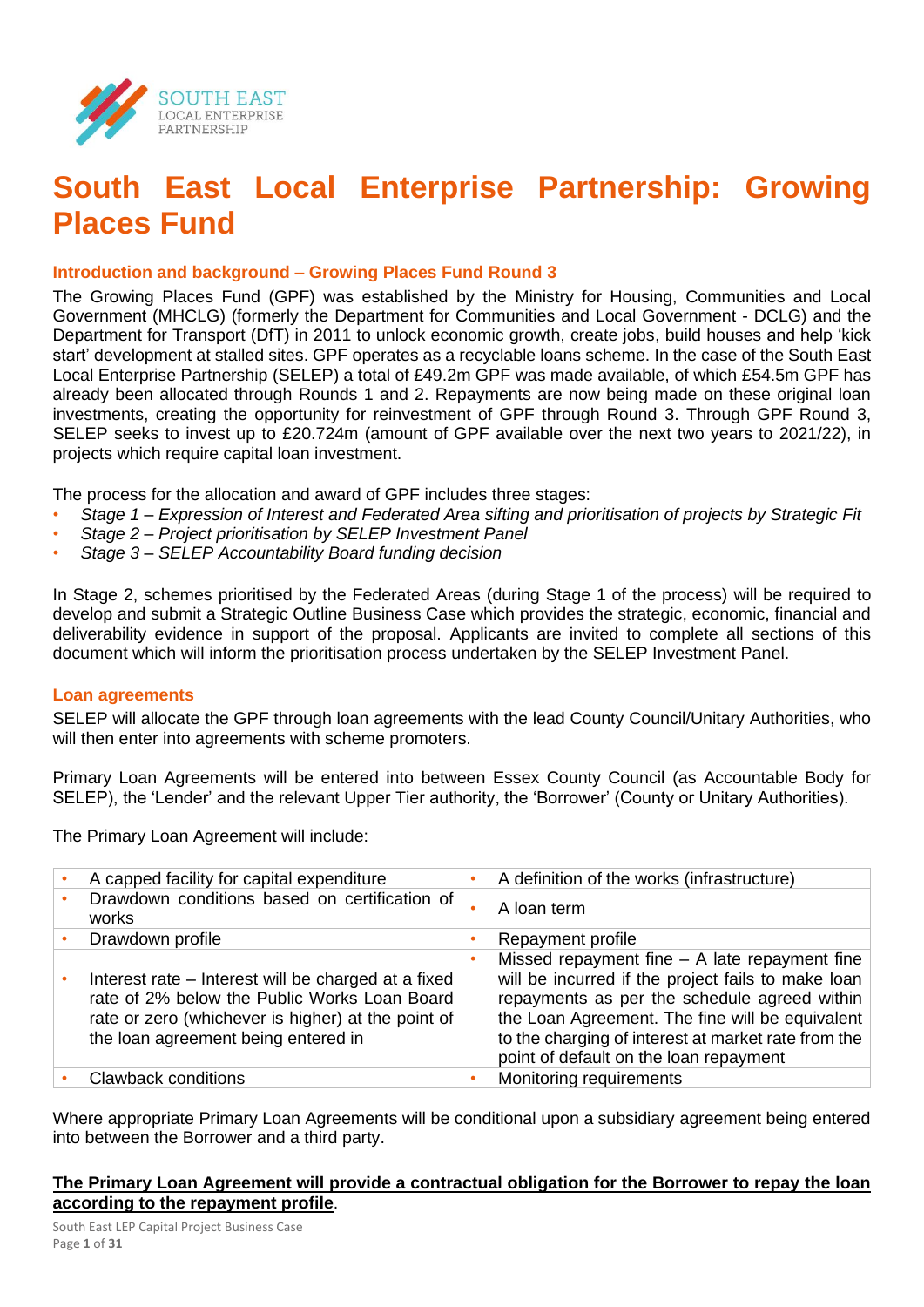

## **Growing Places Fund Business Case Template**

*Please enter your answers in the white space beneath the question (and/or complete the table). All questions must be answered.*

### **1. Scheme Summary**

Scheme Promoter: Rother District Council

Project Name: Barnhorn Green Commercial and Health Development

Federated Board: *Team East Sussex*

Lead County Council/Unitary Authority: *East Sussex County Council*

Development Location: Land at Brooklands Road, Bexhill

#### Project Description:

Barnhorn Green is an allocated employment and health zone adjacent to a large housing development in Bexhill.

Designated to ensure that housing growth in the area is sustainable through the provision of jobs and primary healthcare this site has been purchased by the local authority after a lack of interest from the very limited private commercial development sector in the area.

The scheme has outline planning permission for 2750 of office accommodation, 750sqm of light industrial, and 700sqm for D1 doctor's surgery. Rother District Council as developer will be looking to deliver the entirety of the site with the commercial elements to be built speculatively. Discussions with the local CCG and Primary Healthcare provider have been positive, with regular meetings held to plan the way forward. The following appointments have been made on the scheme to date (November 2020):

- Hunt Commercial (whole site advice and specialist employment space advice and lease negotiations)

- Primary Care Surveyors (GP specialist advice and PID & OBC preparation for CCG funding & lease)

- Potter Raper Limited (Employers Agent including roles of PD, CA, QS)

- RH Partnership (architect for whole site, with design team including structural & civil engineers, MEP, BREEAM & other specialists)

The total cost of the scheme is estimated to be £10M.

The need for RDC to bring forward this is scheme, rather than a private developer, is primarily due to longstanding market failure in the commercial sector in the Bexhill area. Whilst great strides have been made in improving the commercial offer in Bexhill, thanks in part due to the continued faith that SE LEP has shown with its investment in the area, this has yet to fully address the historic market failures in the town. The financial appraisal for the scheme shows that the capital value of the final development currently appears to be lower than the cost of development. This is due to a lack of sufficient historical transactions on similar developments in the area. The knock-on effect of this is that it makes it very difficult for smaller developers to access sufficient credit to bring forward the site. RDC is able to assess the site on an income basis rather than a capital value basis and believes that by leading this development we can continue and expand the work of establishing a marketplace and demonstrating the high level of need in in the area for good quality, new commercial workspace.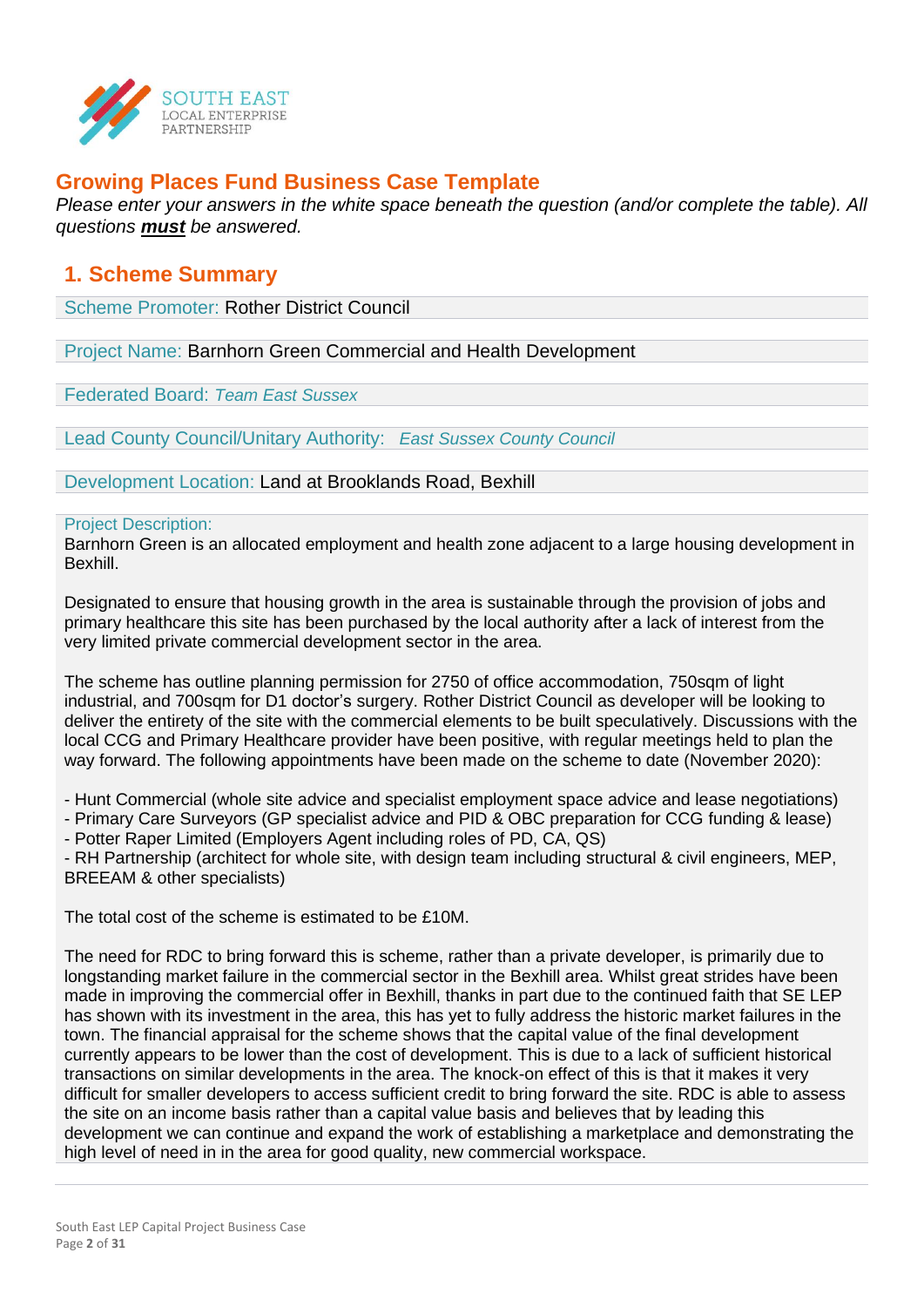

## Project Development Stages:

| Project development stages                                  | GPF funding required    |                    |            |  |  |
|-------------------------------------------------------------|-------------------------|--------------------|------------|--|--|
| <b>Stage</b>                                                | <b>Partners</b>         | <b>Status</b>      |            |  |  |
| <b>Land Acquisition</b>                                     |                         | <b>Complete</b>    | <b>No</b>  |  |  |
| <b>Approval for Surgery</b><br><b>Funding</b>               | Hastings and Rother CCG | <b>Underway</b>    | <b>No</b>  |  |  |
| <b>Refreshed site</b><br>surveys as required by<br>planning |                         | <b>Underway</b>    | <b>No</b>  |  |  |
| <b>Full Planning</b><br>application                         |                         | <b>Underway</b>    | <b>No</b>  |  |  |
| <b>Contractor</b><br><b>Procurement</b>                     |                         | <b>Not Started</b> | <b>No</b>  |  |  |
| <b>Construction</b>                                         |                         | <b>Not Started</b> | <b>Yes</b> |  |  |
| <b>Internal Fit out for</b><br><b>Surgery</b>               |                         | <b>Not Started</b> | <b>No</b>  |  |  |
| Letting + Occupation                                        |                         | <b>Not Started</b> | <b>No</b>  |  |  |
| <b>Defects Period</b>                                       |                         | <b>Not Started</b> | <b>No</b>  |  |  |

GPF Required: £1.75m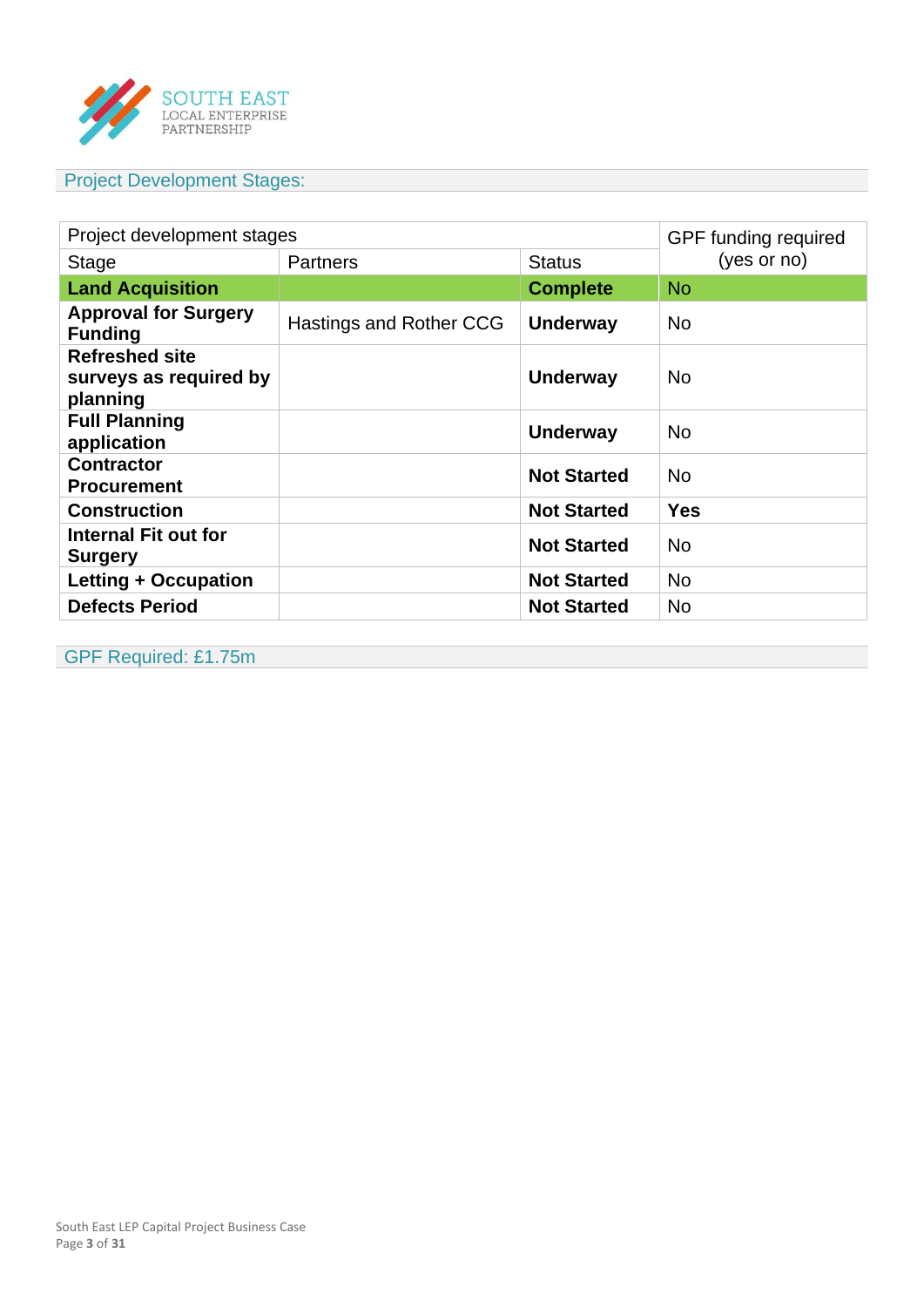

## **2. Strategic Fit**

#### Policy and Strategic Context:

This scheme aligns with both regional and local strategic economic growth objectives.

> Regional - The SE LEP Strategic Economic Statement has 5 key priorities. This project very much fits into the 'Creating Places' priority area (pages 45-49). The new commercial space will allow businesses to grow locally without the need to relocate will help provide the long-term economic opportunity that underpins housing and wider growth in the area. The provision of top-quality healthcare is also key to creating places that are sustainable, will be successful in the long term, and will enhance the lives of residents in the area. > East Sussex Growth Strategy – This strategy breaks down in to three 'Pillars' of Business, Place, and People. Of these, this project helps to meet the ambitions of two of these themes. The commercial workspace element will add to the 'Business' pillar by 'enabling the delivery of a pipeline of suitable business premises'. The provision of expanded primary healthcare is directly supporting the delivery of 700 new homes in the area and therefore 'Enabling the provision of a good choice of quality and affordable homes'. > Located at the heart of the A259/A21 Growth Corridor, Bexhill has been a key investment area for the SE LEP. It has also demonstrated the greatest progress in delivering benefits against schemes delivered and represents a safer investment for funding against weaker performing areas. Identified as a category 'c' European economic assistance area it is clear that Bexhill needs to continue to be a priority recipient of economic development funding.

Building on existing investment: Bexhill has been a priority recipient of Local Growth Funds in rounds 1-3(b), this investment has been primarily for improving transport infrastructure, opening up land for development, and development of large new commercial buildings. The success being shown at the North East Bexhill urban extension demonstrates the return on investment potential in the town. This scheme will begin to unlock much needed new housing in the area. The lack of sufficient primary healthcare in the area has been cited by objectors to local developments as one of the keys concerns around housing growth in the area. This development will overcome that issue whilst meeting Local Plan need for improved GP access.

Local Plan and RDC Corporate Plan: The need for primary healthcare expansion in this area is cited in the Local Plan as a key infrastructure requirement for housing growth in West Bexhill and is listed in the Rother District Infrastructure Delivery Plan. This is also an identified site in the Local Plan with the 3500sqm counted as part of the 60,000sqm need across the district. The plan identifies the need to ensure that whilst a significant proportion of this floorspace requirement can be met by the North East Bexhill urban extension it is necessary to ensure that housing growth across the district is accompanied smaller local business space provision. This scheme is an identified project in the Rother District Council Corporate Plan 2014-2021, the plan had originally envisaged that the scheme would be delivered wholly, or in part by the private sector however the market failure outlined above have meant that RDC have needed to take this scheme forward ourselves.

Impacts of Covid-19: The main strategic partners for the phase 1 medical development element of this scheme were diverted from this project whilst dealing with the impacts of the global health pandemic. This has resulted in a delay in fixing space requirements for the medical centre, which in turn delayed the ability to appoint a design team. However, the pandemic arriving at this early development stage of the project has presented an opportunity to ensure the new medical building is designed to be able to accommodate new ways of delivering and accessing primary health care. The delay, whilst not ideal, has ensured that the focus on this scheme can be meeting new requirements that will emerge as a result of Covid-19. To mitigate the delay, phases 1 and 2 will be delivered in alignment, and it is still planned that site works will mobilise in October 2021 (subject to planning), enabling the cashflow to meet the funding request of GPF expenditure by March 2022. The ability to future proof the design of both phase 1 and 2 elements of this scheme will support the local economic recovery plan as businesses will be seeking flexible premises that can easily be adapted to deal with social distancing restrictions and new ways of working. This means appropriate, clean, modern office and light industrial space will be in demand as the economy starts to pick up and business seek facilities in which to operate and grow.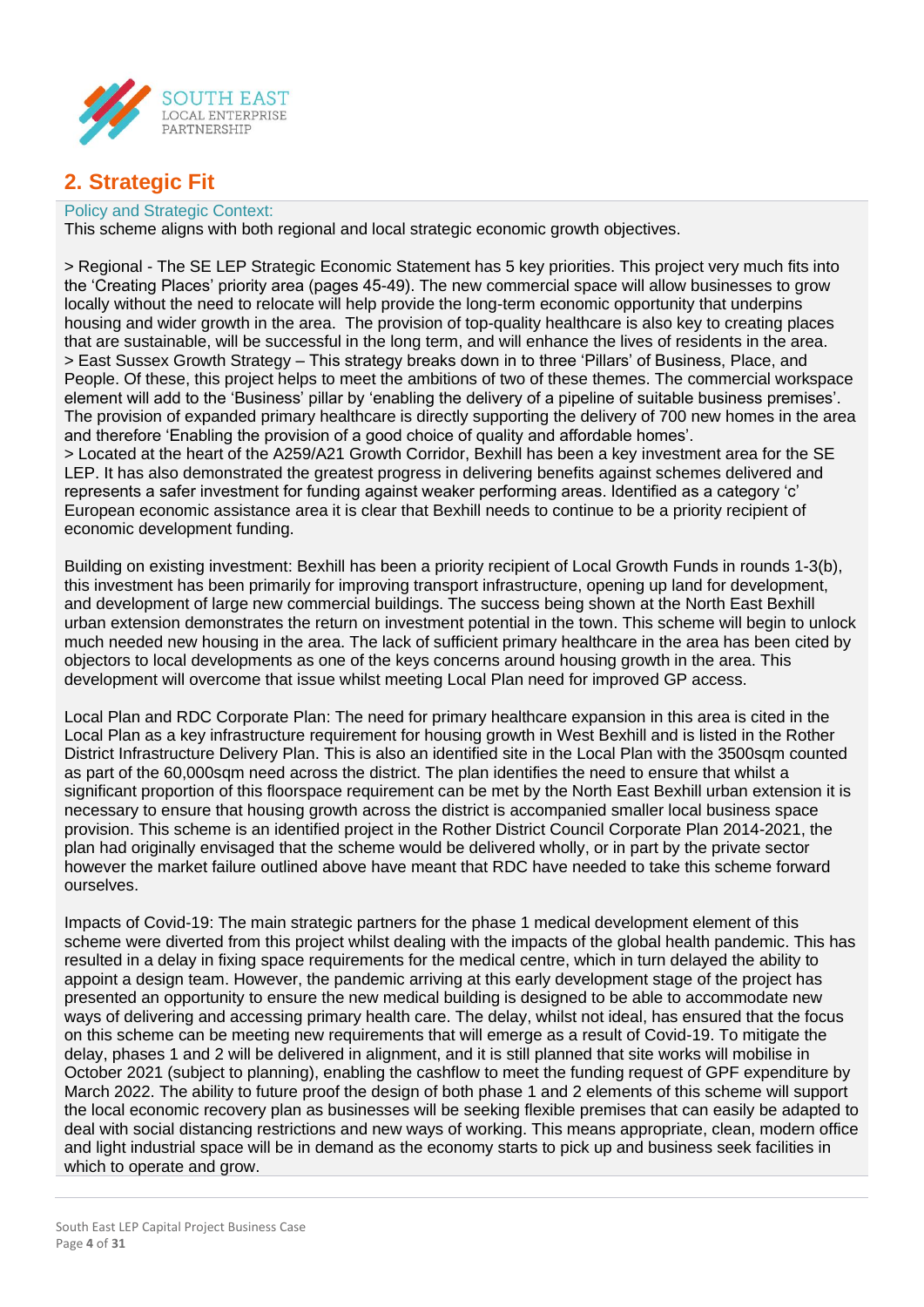

#### Need for Intervention:

There are three distinct and identifiable reasons that demonstrate the need for intervention at this site.

- **1)** Link between housing delivery and Primary Health provision The ability to deliver new homes in this area is significantly hindered by the lack of sufficient primary health provision. This is the reason why the development of the 'Rosewood' housing scheme at this site (200+ homes) allocated the land for the surgery as part of its outline planning. This surgery will also enable the delivery of over 700 other dwellings in the immediate area. However, in the 5 years since the awarding of the permission there has been no move by any of the existing local providers, the CCG, or health care specialist developers to acquire and deliver this site. This is why the Council felt the need to intervene.
- **2)** Lack of Capital Funding The CCG does not have access to Capital funding for the development of new Primary Health surgeries. It is expected that individual GP surgeries provide their own capital funding and receive revenue support from the CCG. This capital funding gap is usually filled by private developers with a specialism in Primary Health development however no specialist developer has come forward to intervene in this site.
- **3)** Market failure for commercial space Whilst great strides have been made in delivering new commercial space this has not yet led to a fully functioning marketplace in which developers are able to access financing for commercial development. Costs of development in the SE versus final valuations on commercial property Often mean that land for commercial development has little or no residual value meaning that landowners are unwilling to sell and will retain land in the hopes of achieving a higher value in the future. This often means waiting until such a time messages more likely that they will achieve permission for housing on that land.

#### Impact of Non-Intervention (Do nothing):

Failure to intervene on this site will not necessarily mean that no development comes forward, but it will however hinder the ability to bring forward development in the immediate future. It also means that this site would likely have been brought forward for housing rather than health and commercial use. This would have led to the continued undersupply of required commercial space locally to support the required growth in jobs.

The impact of no project coming forward at all on this site will result in failure to contribute to economic regeneration through creating jobs and employment, lack of provision of appropriate facilities to meet local demand for primary healthcare requirements, and failure to comply with the s106 conditions and requirements for this land parcel.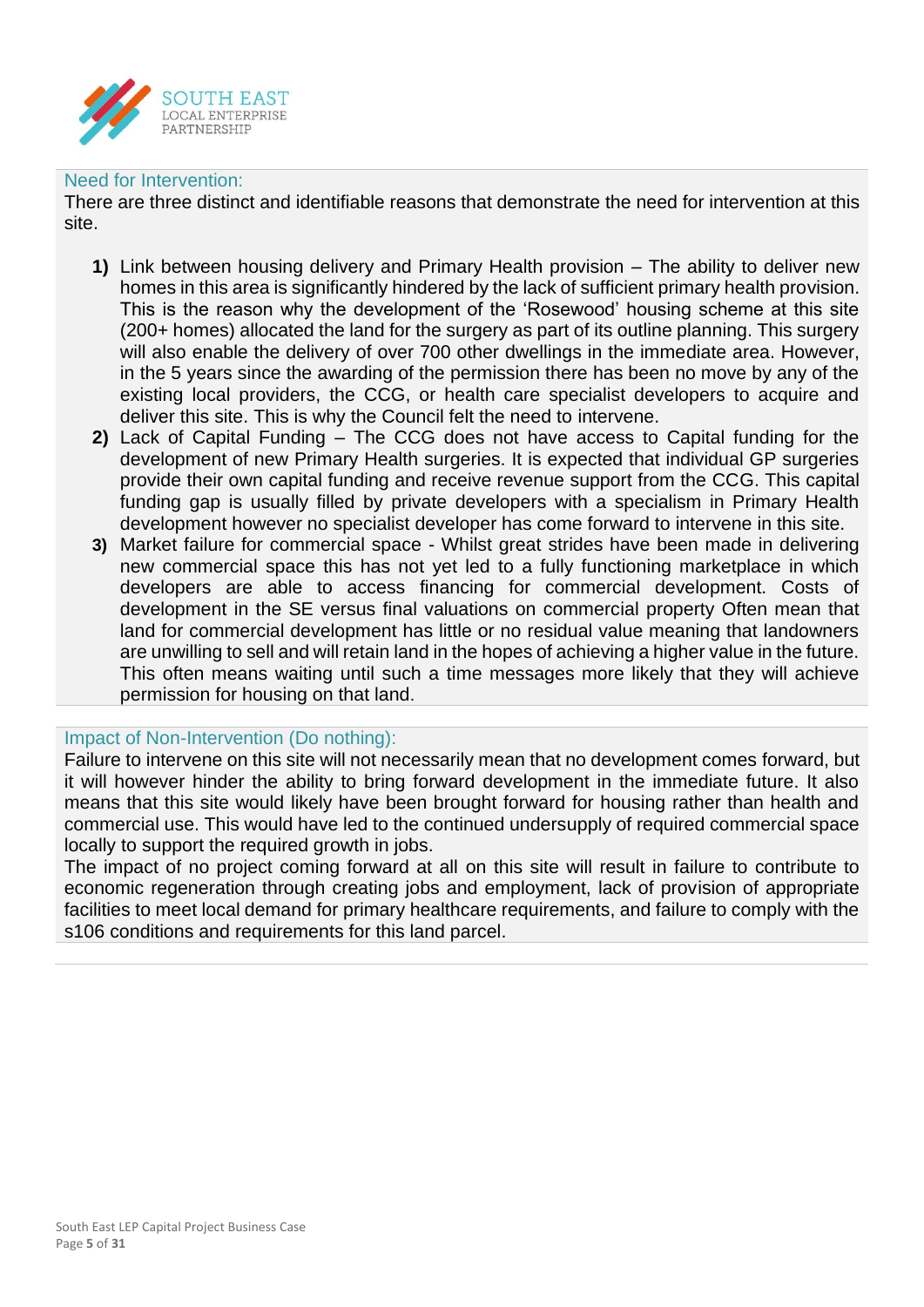

#### Funding Options:

Much of the funding for this scheme will be provided through borrowing by the council from the PWLB. However, the recent change in interest rates from the PWLB means that the viability of this scheme is questionable particularly in an unproven marketplace for commercial use such as Bexhill. The council have explored opportunities for bidding to the community infrastructure levy pot however there has been insufficient money available through this funding stream support this development.

Capital funding from the council's reserves is not a viable option due to the value of this scheme. At the time of project inception, other grants were not suitable, and as the project has started (development) additional grants cannot be secured as schemes already in progress will not be funded. GPF as a source of funding is the most appropriate for a portion of the delivery of the scheme as it provides certainty of low or zero interest, which supports mitigation of some of the council's financial risk.

#### **3. Infrastructure requirements**

#### Infrastructure Requirements:

Whilst being considered as part of the overall funding and financing approach to the site the figure of £1.75m requested from the Growing Places Fund is the cost of delivery for the construction of the GP Surgery. This will enable the Council to fund the speculative development of the commercial floor space.

## **4. Cost and funding**

#### Funding breakdown:

RDC Cabinet has approved for the allocation of £10m towards this project within the capital programme. This is based upon borrowing for the scheme being achieved at a certain overall % rate, to which the GPF is a critical factor. The financial appraisal for the scheme, including project costs, was undertaken by an externally appointed commercial surveyor, therefore was carried out to industry professional standards.

|                                     | Funding                        | Funding profile |       |       |                |                |              |       |  |  |
|-------------------------------------|--------------------------------|-----------------|-------|-------|----------------|----------------|--------------|-------|--|--|
| <b>Funding source</b>               | security                       | 20/21           | 21/22 | 22/23 | 23/24          | 24/25          | 25/26        | Total |  |  |
|                                     |                                | £000            | £000  | £000  | £000           | £000           | £000         |       |  |  |
|                                     | <b>Capital Funding sources</b> |                 |       |       |                |                |              |       |  |  |
| SELEP-GPF                           | Insecure                       |                 | 1750  |       |                |                |              | 1750  |  |  |
| Council<br><b>Borrowing</b>         | Secure                         | 374             | 1606  | 5898  | 366            |                |              | 8244  |  |  |
| <b>Funded locally</b>               | Secure                         |                 |       |       | $\overline{2}$ | $\overline{2}$ | 2            | 6     |  |  |
|                                     |                                |                 |       |       |                |                |              |       |  |  |
| <b>Revenue Funding sources</b>      |                                |                 |       |       |                |                |              |       |  |  |
|                                     |                                |                 |       |       |                |                |              |       |  |  |
|                                     |                                |                 |       |       |                |                |              |       |  |  |
| <b>Total funding</b><br>requirement |                                | 374             | 3356  | 5898  | 368            | $\mathbf 2$    | $\mathbf{2}$ | 10000 |  |  |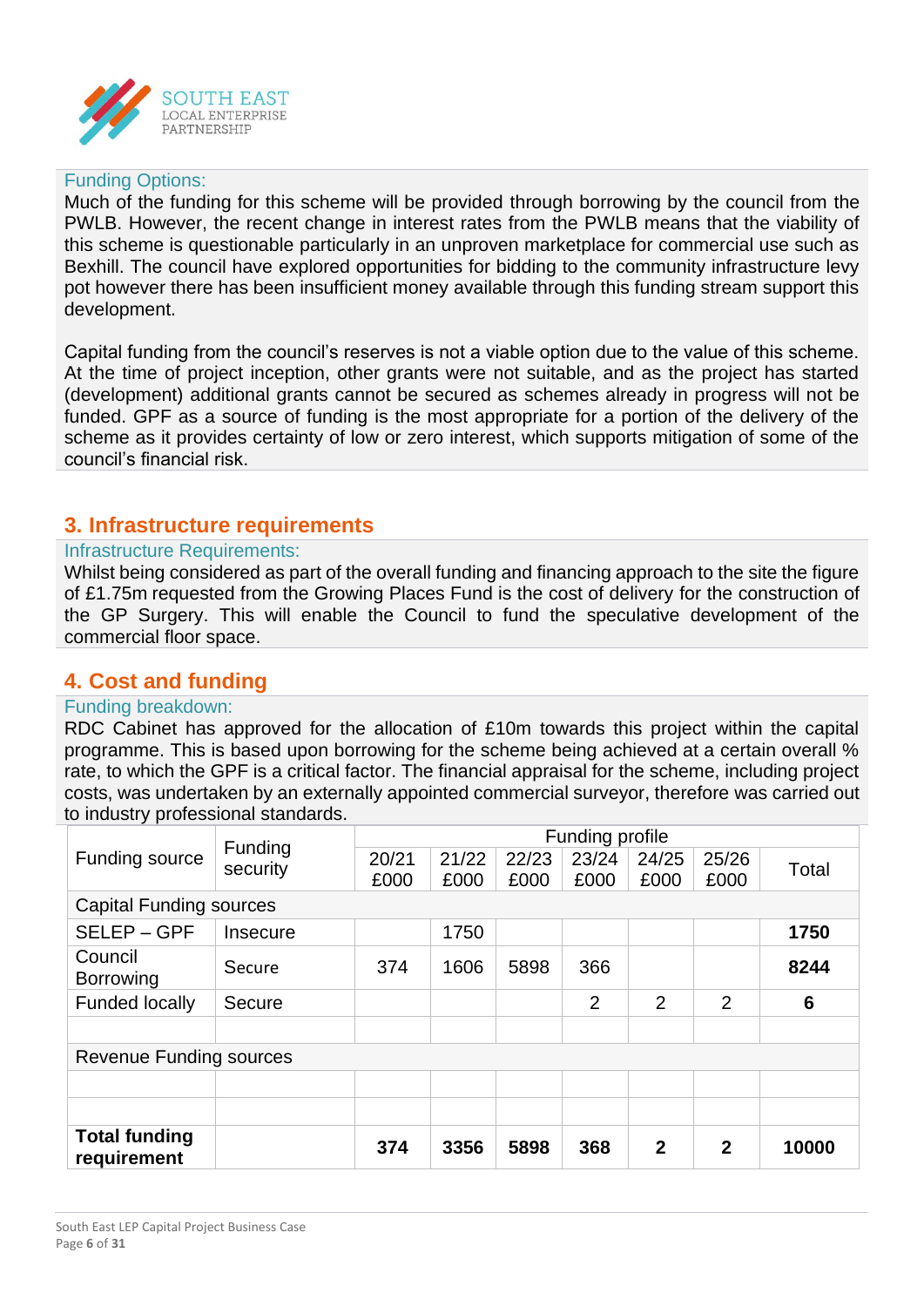

#### GPF flexibility

The project tolerances allow for the GPF loan to be received in either of the financial years of the project delivery.

It should be noted that the request for GPF equates to only 17.5% of the overall scheme cost.

As this scheme has the council's full approval for borrowing to fund to completion (through PWLB and GPF) there is no financial risk. The spending review outcomes are being analysed by the council's s151 officer and team in terms of ability to borrow, however this scheme is a primarily a regeneration scheme therefore will remain suitable for PWLB financing.

#### Cost breakdown:

*[For the stages of development where GPF funding is sought please provide a breakdown of the associated costs, including any overheads, contingency, quantified risk allowances etc., as per the table below. Add a row for each cost]*

|                                                  |               |               |               | Expenditure profile |                |                |               |
|--------------------------------------------------|---------------|---------------|---------------|---------------------|----------------|----------------|---------------|
| Cost type                                        | 20/21<br>£000 | 21/22<br>£000 | 22/23<br>£000 | 23/24<br>£000       | 24/25<br>£000  | 25/26<br>£000  | Total<br>£000 |
| <b>Professional Fees</b>                         |               |               |               |                     |                |                |               |
| <b>Employers Agent</b>                           | 20.9          | 83.7          | 83.7          | 62.8                |                |                | 251.1         |
| Architect & Design Team                          | 139.5         | 139.5         | 139.6         |                     |                |                | 418.6         |
| Engineers                                        | 75.3          | 150.7         | 150.7         |                     |                |                | 376.7         |
| <b>Surveyors &amp; Surveys</b>                   | 77.9          | 131.8         | 83.7          |                     |                |                | 293.4         |
| Legal, Marketing & Accounting                    | 14.3          | 14.3          | 130.2         | 70.4                |                |                | 229.2         |
| Planning / Building Reg                          | 6.9           | 50.2          |               |                     |                |                | 57.1          |
| <b>Project Management</b>                        | 21            | 20.9          | 20.9          | 20.9                |                |                | 83.7          |
|                                                  |               |               |               |                     |                |                |               |
| <b>Construction</b>                              |               |               |               |                     |                |                |               |
| <b>Works</b>                                     |               | 2490.4        | 4786.9        |                     |                |                | 7277.3        |
| Retention                                        |               |               |               | 209.3               |                |                | 209.3         |
|                                                  |               |               |               |                     |                |                |               |
|                                                  |               |               |               |                     |                |                |               |
|                                                  |               |               |               |                     |                |                |               |
| Quantified<br><b>Risk</b><br>Assessment<br>(QRA) | 17.3          | 274.7         | 502.5         | 3.1                 |                |                | 797.6         |
| Monitoring and Evaluation*                       |               |               |               | $\overline{2}$      | 2              | $\overline{2}$ | 6             |
| <b>Total cost</b>                                | 373.1         | 3356.2        | 5898.2        | 368.5               | $\overline{2}$ | $\overline{2}$ | 10000.0       |
| Inflation (%)                                    | 3%            | 3%            | 3%            | 3%                  | 3%             | 3%             |               |

*\* Costs associated with monitoring and evaluation represent revenue spend and must therefore be funded locally.*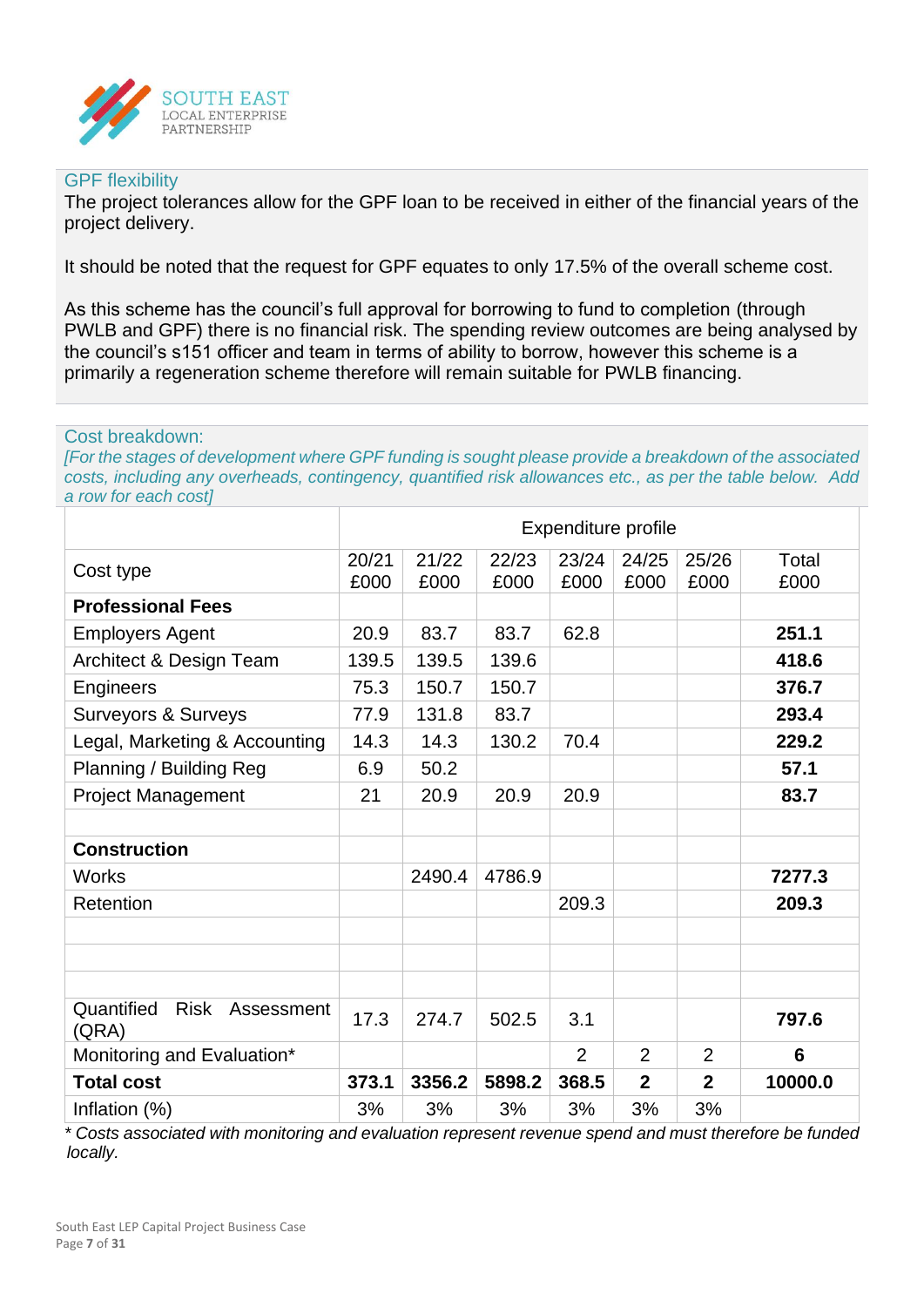

## **5. Deliverability**

#### Planning, Approvals and Specialist Studies:

Outline Planning was granted for the whole site (known locally as the Rosewood development) in 2013 (RR/2012/1978/P) which allocated employment and GP space to ensure jobs and healthcare infrastructure could be provided for the increasing population in west Bexhill. Whilst this has now lapsed for submission of reserved matters, it sets the principal for development and preapplication discussions for a full planning application are underway with the local planning authority. Due to Covid-19 the ecology survey and mitigation window was missed in 2020, therefore these studies will be carried out at the earliest opportunity whilst the full plans are being developed to RIBA stage 3+.

The project has been formally registered for pre-application advice with an inception meeting held with the case officer 15 December 2020. The project programme has been developed to consider the planning process timeframes. In addition, as this site is delivering a s106 requirement, failure to secure permission is exceptionally low. Therefore, there is minimal risk of delay or issues to the timescales or funding repayments as a result of the planning process.

#### Procurement:

All works for this scheme will be procured through the East Sussex Procurement Hub which is a shared service for all public procurement amongst local authorities in the County. As part of the construction procurement there will be a requirement in the planning permission that a local construction skills plan is written and implemented through the construction skills coordinator hosted by Rother District Council. As part of all EU level procurements tenderers are required to consider social value. As part of their qualitative response and this will be scored in line with the requirements of the tender process. The standard approach to a quality price ratio is 60% in favour of quality as such social value additionality can play an important role in the award of contracts. Contractors are asked to consider social value in the context of skills and education either through the hiring of apprentices or through supporting local skills initiatives as well as other interactions with the local community and the support of social services.

#### Property Ownership and Legal Requirements*:*

Rother District Council as the scheme promoter acquired the land holding freehold in May 2019. This is now registered with Land Registry.

#### Equality:

An EqIA has been carried out (RDC internal EqIA assessment template) and is included as Appendix B (separate document). There are no adverse impacts on any group based on gender, race, age, sexuality or ability.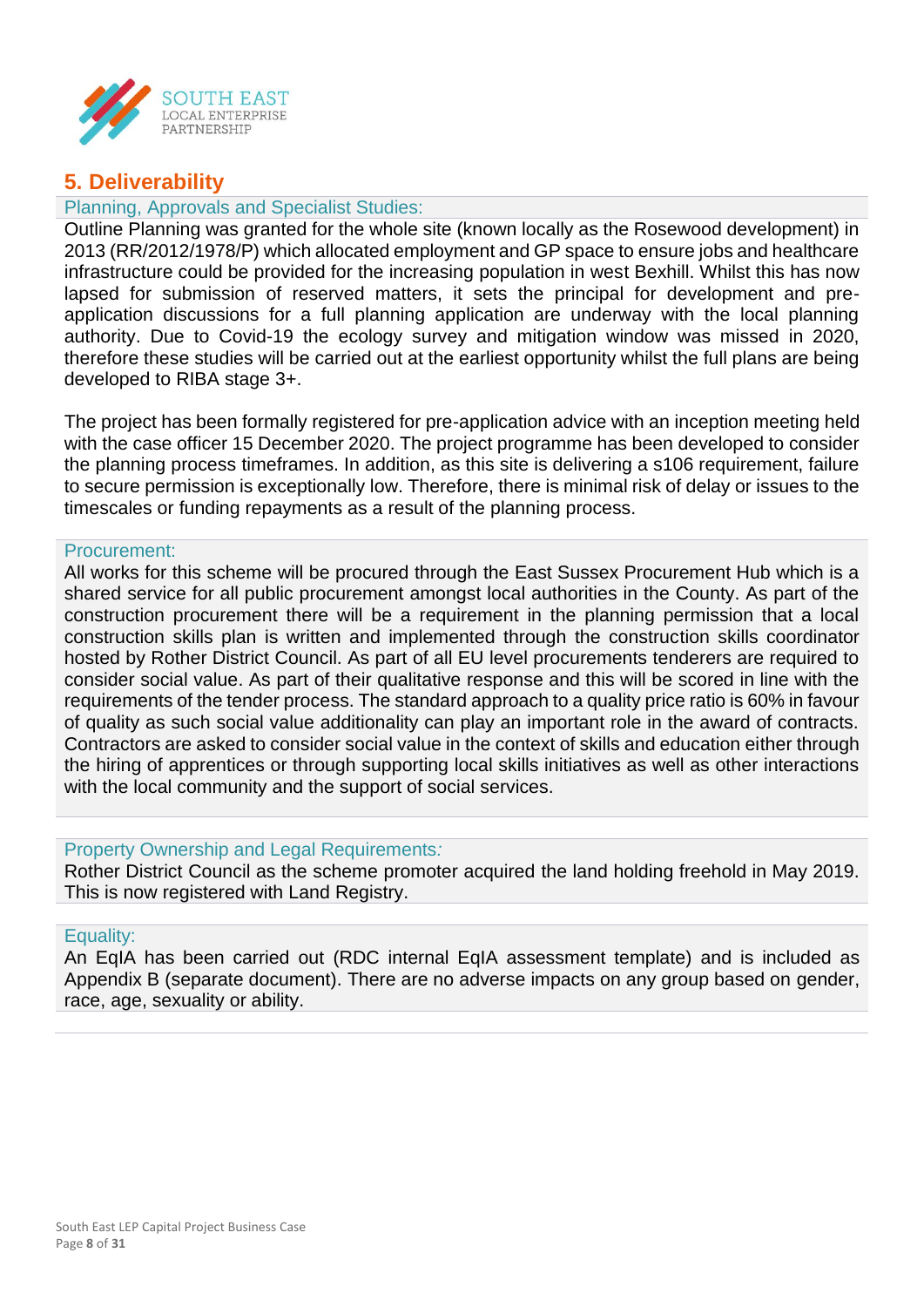

#### Project milestones:

*[Please complete the table below to show the key project milestones. This should include the expected project completion date]*

| Project milestone                                         | <b>Description</b>            | Indicative start<br>date | Indicative due<br>date |
|-----------------------------------------------------------|-------------------------------|--------------------------|------------------------|
| <b>Appointment of</b>                                     | To prepare initial business   | 01/01/2019               | 31/03/2019             |
| commercial surveyor                                       | case and be retained for      |                          |                        |
|                                                           | advice on mix and leases      |                          |                        |
| <b>Land acquired</b>                                      | <b>Following RDC approval</b> | 01/07/2019               | 31/07/2019             |
|                                                           | <b>Approval for complete</b>  |                          |                        |
|                                                           | project delivery to           |                          |                        |
| <b>Cabinet Approval</b>                                   | occupation                    | 04/11/2019               | 04/11/2019             |
|                                                           | <b>Determination of NHS</b>   |                          |                        |
| Project approach meeting                                  | <b>Specification</b>          | 07/02/2020               | 29/02/2020             |
| <b>Primary Healthcare</b>                                 | Specialist advice on GP       |                          |                        |
| <b>Consultant Appointment</b>                             | development                   | 01/03/2020               | 30/04/2020             |
| EA procurement &                                          | Including PD (CDM), CA,       |                          |                        |
| appointment                                               | QS                            | 22/04/2020               | 27/07/2020             |
| <b>Architect procurement &amp;</b>                        | Including MEP, utilities,     |                          |                        |
| appointment                                               | <b>BREEAM</b> and planning    | 27/07/2020               | 06.11.2020             |
| <b>GP/NHS staged business</b><br>case / funding agreement | <b>CCG and Sec of State</b>   |                          |                        |
|                                                           | Funding approval              | 01/04/2020               | 31/03/2021             |
| approval<br>Full planning application                     | For whole site development    |                          |                        |
| submitted                                                 |                               | 01/11/2020               | 05/04/2021             |
|                                                           | Full planning application     |                          |                        |
| <b>Planning Committee</b>                                 | determination                 | 15/07/2021               | 15/07/2021             |
|                                                           | Decision notice issued (to    |                          |                        |
| Planning permission                                       | be included in contractor     |                          |                        |
| issued                                                    | ITT)                          | 31/07/2021               | 31/07/2021             |
|                                                           | ITT pack to be prepared in    |                          |                        |
|                                                           | advance whilst planning       |                          |                        |
|                                                           | application being             |                          |                        |
| <b>Contractor Procurement</b>                             | considered                    | 01/08/2021               | 15/10/2021             |
|                                                           | In excess of £1.75m will be   |                          |                        |
|                                                           | fully spend by March 2022     |                          |                        |
|                                                           | (within the first 6 months of |                          |                        |
| <b>CONSTRUCTION</b>                                       | mobilisation)                 | 01/10/2021               | 31/12/2022             |
| Marketing employment                                      | Can be done 'off-plan' to     |                          |                        |
| units & lease preparation                                 | start with.                   | 01/04/2022               | 31/12/2022             |
| GP and Employment units                                   | Allowing for some internal    |                          |                        |
| occupied                                                  | fit-out over 3 months         | 01/01/2023               | 31/01/2023             |
| <b>Defects Rectification</b>                              | Monitored by EA monthly       |                          |                        |
| Period (12 months)                                        |                               | 01/01/2023               | 31/12/2023             |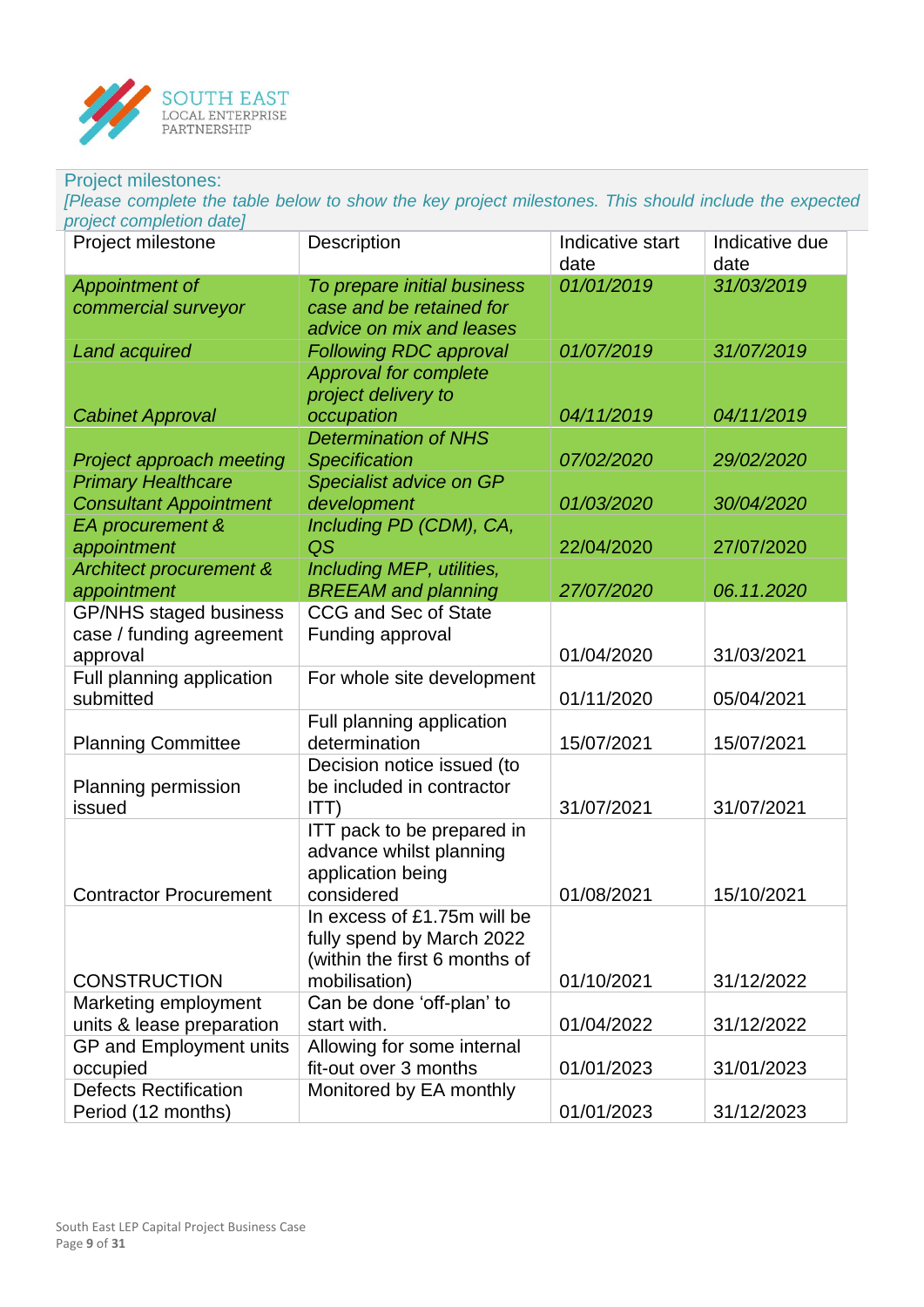

## **6. Expected benefits**

#### Overall Project Impacts:

The project will 'directly' see the delivery of a new commercial employment and health zone opportunity on the 1.6 ha currently greenfield Barnhorn Green development site in West Bexhill. The site itself has outline planning permission for 2,750 sqm of Gross External Area (GEA) B1a office space, alongside 750 sqm of GEA B1c light industrial space and a 700 sqm D1 doctors surgery.

More widely, there are seven wider housing sites in the West Bexhill area that collectively form a major 700-unit housing opportunity. Initial phase housing delivery, comprising 270 units, has been approved through planning and most of these units are either completed or underway - treated as deadweight within the economic appraisal. The remaining West Bexhill Housing opportunity (totalling 430 units) will however depend on the delivery of the proposed GP surgery and as such the 'direct' delivery of the new development on the Barnhorn site will also support the delivery of 'indirect' future phase housing.

As the developer, Rother District Council (RDC) are seeking fully develop the site, and the delivery of speculative development is itself being promoted as a means to address long standing viability challenges for commercial development in the Bexhill area. Without the GPF investment the project would not be progressed and the counterfactual position is therefore that no impacts could be achieved. All impacts claimed by 'unlocking' the growth opportunity in West Bexhill can therefore be considered to be wholly additional to the GPF loan.

In economic terms, there are a range of 'direct' and 'indirect' scheme impacts associated with the project, including:

- **Direct impacts** include (a) new employment opportunities supported through the investment in construction works and (b) a temporary boost to the GVA contribution of the local construction sector. The project will also bring (c) direct uplifts in commercial Land Values (LVUs) achieved on the site, the principles for which are established through HMT Green Book and the MHCLG Appraisal Guide.
- **Indirect 'follow on' impacts** include (d) the resultant new Full Time Equivalent (FTE) office, manufacturing and health service jobs supported on the site following the completion of the new build and (e) the resultant longer term cumulative GVA that could within the SELEP economy. Further (f) indirect LVU's impacts could be achieved on seven wider housing sites in the West Bexhill area, with the delivery of the GP surgery enabling these sites to be permissible through planning. In bringing about an increase in employment opportunities locally, the project also has potential to help redress current imbalances in performance of the local labour market, thereby bringing about (g) Labour Supply Impacts (LSI), the principles for which are established through both HMT Green Book and WebTAG.

The supporting economic impact model, prepared by GENECON, first assesses gross impacts. Prudent adjustments for leakage and displacement / substitution have then been made to gross impact results to arrive at estimates for net impacts to the SELEP area.

Given the location of the site in the SELEP area leakage is estimated to be low (-10%). The Rother and Hastings Joint Employment Land Review identifies an underdeveloped commercial space across Rother and Hastings, inferring low levels of displacement. Similarly, the delivery of the GP surgery is a direct response to a recognised need locally and therefore displacement is considered to be nil / negligible among these jobs. On balance displacement is assessed at the lower end (-25%).

Whilst for completeness all economic impacts have been assessed – including gross and net jobs, GVA, LVU and LSI impacts – we understand that to adhere to the SELEP Appraisal Framework, only net LVU and LSI impacts can be carried forward into VfM / BCR tests. Note, some of the GVA impacts claimed will be included within LSI impact results, although as GVA is excluded from the VfM tests, this is inconsequential.

The table overleaf shows gross and net (to SELEP) impacts in totality and by date.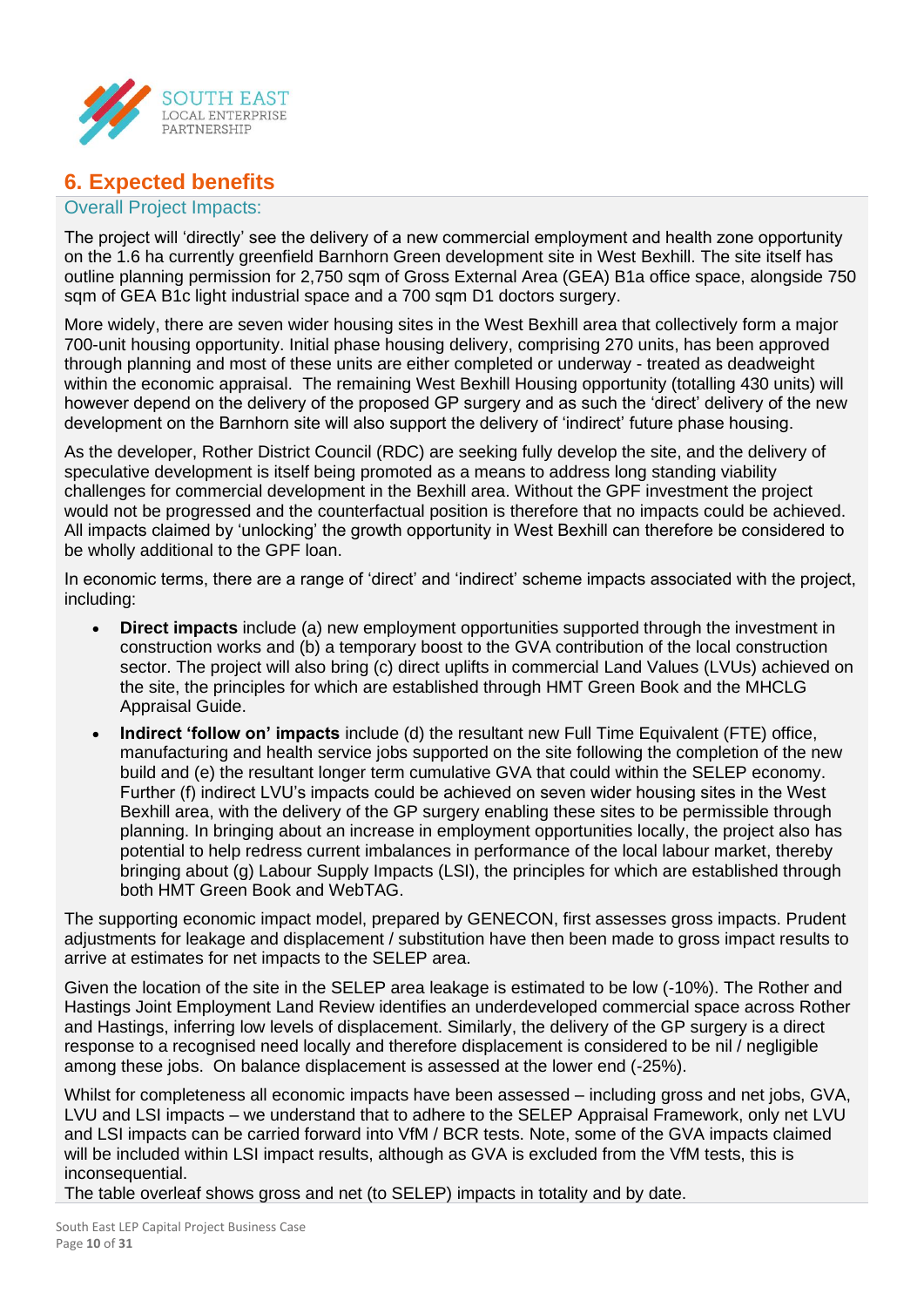

|                                                | Outcomes                                                                              |       | 2020/21 2021/22 2022/23 2023/24 2024/25 2025/26 |       |       | onwards | Total                                |
|------------------------------------------------|---------------------------------------------------------------------------------------|-------|-------------------------------------------------|-------|-------|---------|--------------------------------------|
| <b>Direct</b><br>project                       | Commercial<br>floorspace delivered                                                    |       | 3,570                                           |       |       |         | 3,570<br>sqm NIA                     |
| outcomes<br>(gross<br>terms)                   | <b>Gross construction</b><br>Job years                                                | 11    | 34                                              |       |       |         | 45 job<br>years                      |
|                                                | <b>Construction GVA</b><br>(undiscounted)                                             | £1.0m | £3.0m                                           |       |       |         | £4.0m<br>gross<br><b>GVA</b>         |
|                                                | <b>Gross Commercial</b><br>LVU (undiscounted)                                         |       | £9.3m                                           |       |       |         | £9.3m<br>gross<br><b>LVU</b>         |
| <b>Direct</b><br>projects                      | Net construction job<br>years                                                         | 8     | 23                                              |       |       |         | 30 job<br>years                      |
| outcomes<br>(net terms,                        | Net construction GVA<br>(undiscounted)                                                | £0.7m | £2.0m                                           |       |       |         | £2.7m<br>net GVA                     |
| after<br>additionality)                        | Net commercial LVU<br>(undiscounted)                                                  |       | £7.0m                                           |       |       |         | £7.0m<br>net LVU                     |
|                                                | <b>Gross FTE</b><br><b>Operational Jobs</b>                                           |       | 109                                             | 88    |       |         | 197<br>gross<br><b>FTEs</b>          |
| Indirect<br>project<br>outcomes                | <b>Gross Operational</b><br>GVA (10-year<br>impacts,<br>undiscounted)                 |       | £5.2m                                           | £9.4m | £9.4m | £69.7m  | £93.7m<br>gross<br><b>GVA</b>        |
| (gross<br>terms)                               | <b>Housing Units</b>                                                                  |       | 43                                              | 43    | 43    | 300     | 429<br><b>Units</b>                  |
|                                                | <b>Gross residential LVU</b><br>(undiscounted)                                        |       | £5.1m                                           | £5.1m | £5.1m | £36.0m  | £51.4m<br><b>Gross</b><br><b>LVU</b> |
|                                                | <b>Net Operational FTE</b><br>Jobs                                                    |       | 74                                              | 59    |       |         | 133<br>net<br><b>FTEs</b>            |
|                                                | <b>Net Operational GVA</b><br>(10-year impacts,<br>undiscounted)                      |       | £3.5m                                           | £6.3m | £6.3m | £47.1m  | £63.2m<br>net GVA                    |
| Indirect<br>project<br>outcomes<br>(net terms) | Net residential LVU<br>(undiscounted)                                                 |       | £3.9m                                           | £3.9m | £3.9m | £27.0m  | £38.5m<br><b>Net LVU</b>             |
|                                                | Gross / Net Workforce<br>re/entrants                                                  |       | 11                                              | 9     |       |         | 20<br>entrants                       |
|                                                | Welfare-related<br>Labour Supply GDP<br>Impacts (10-year<br>impacts,<br>undiscounted) |       | £0.2m                                           | £0.4m | £0.4m | £3.2m   | £4.4m<br>net LSI                     |

 $\overline{a}$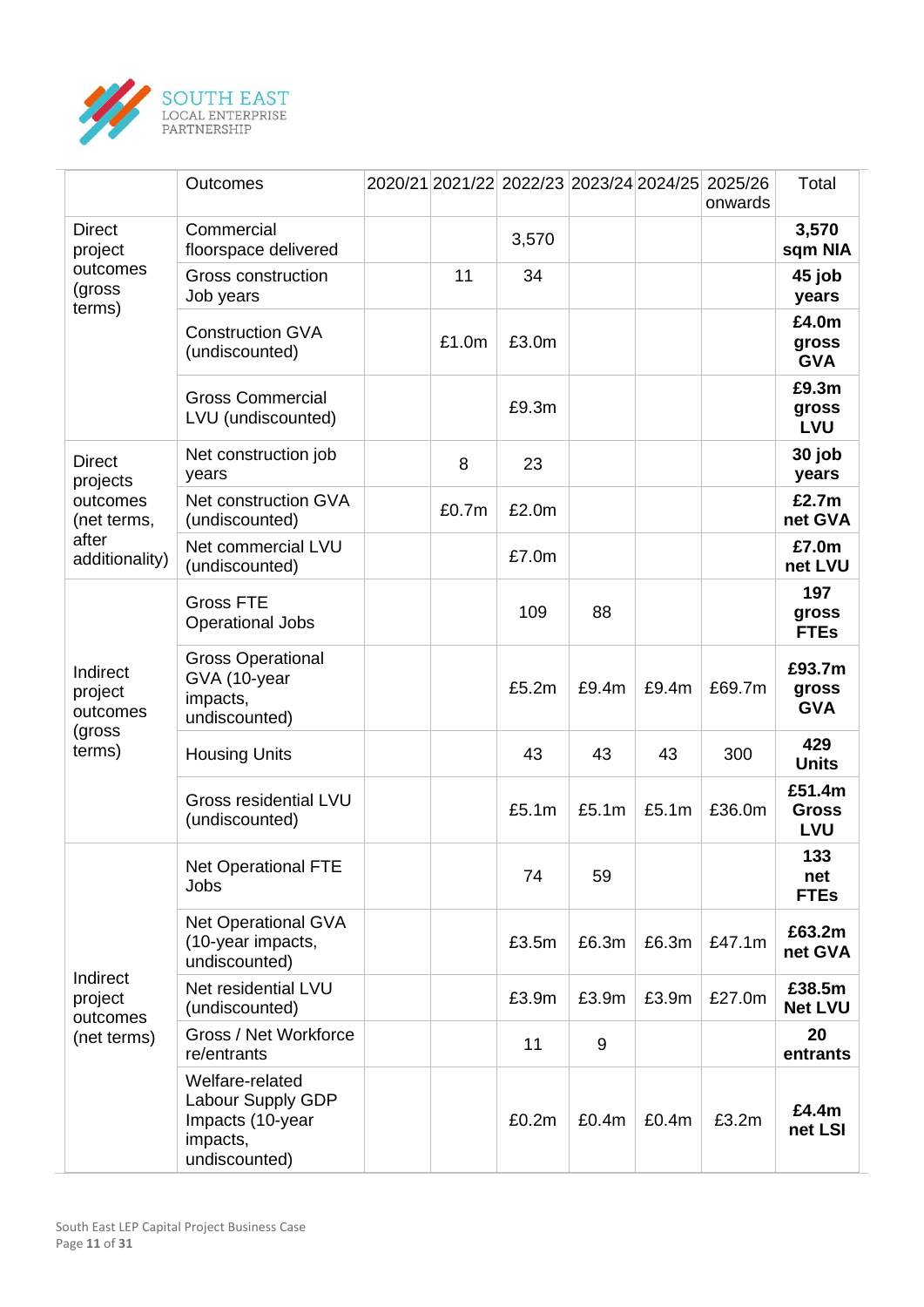

#### Calculation of Project Impacts:

The realisation of benefits is contingent on £8.25m of matched investment by RDC. There is known to be significant demand for commercial development in the Bexhill area and a presently limited supply of commercial accommodation and, as noted in the commercial case, it is considered that there will be high levels of demand for the future delivered commercial space on the site.

Although future yet to be secured private leverage will ultimately ensure the take-up of the new housing and therefore the realisation of future 'indirect' benefits, each of the housing sites is within the planning system and some early phase (deadweight) housing has either been delivered or is underway in West Bexhill. Given that the Local Plan has identified a significant need for housing in Bexhill, targeting 3,100 units in Bexhill between 2011 and 2028, we can place reasonably certainty on ensuring the indirect housing impacts.

The following five gross and net benefit streams have been monetised:

**Gross and Net Construction Employment Effects (Direct)** – An ONS benchmark of £186,574 turnover per construction job year in the South East alongside a base construction cost estimate of £8.4m has been used to estimate gross construction job years supported directly through the delivery of the project, estimated at 45 gross construction jobs, or 5 gross FTEs when applying industry standard job years to FTE conversions (10 to 1). Prudent deductions for leakage (-10%) and displacement (-25%) has then been made to arrive at an estimate of 30 net construction job years, or 3 net construction FTEs.

**Gross and Net Operational FTE jobs (Indirect)** – Conversation from GEA to NIA space (at 85%) has been made based on HCA Employment Densities Guide (EDG) evidence. Similarly, the EDG has been used to estimate the jobs capacity of new space, with ready reckoners of 12 sqm of NIA space per FTE office job, 47 sqm NIA of B1c Light Industrial FTE job and 25 sqm NIA per GP FTE job being used. For prudence, a 15% deduction has then been made to reflect inevitable periods of underoccupancy in the commercial development to arrive at an estimate for estimate of gross FTE jobs, estimated at 197 gross operational FTEs. Prudent deductions for leakage (-10%) and displacement (-25%) at the SELEP level has then been applied to arrive at an estimate of 133 net FTE jobs.

**Cumulative GVA impacts – Construction and Operational (Direct and Indirect)** – Sector-based ONS GVA per job benchmarks for construction (£89,100 per FTE), office (£48.500 per FTE) manufacturing employment (£68,100 per FTE) and health services (£27,200 per FTE) in East Sussex has been applied to estimate the cumulative GVA returns to the SELEP economy arising from both gross and net employment gains. For construction activities, GVA per job metrics have been applied to construction job year projections and for operational FTE jobs it is considered the new jobs would be present for 10 years. In practice it is likely that the new space will support employment opportunities well beyond the first 10 years. On this basis, it is estimated £2.7m of net construction and £63.2m of net operational GVA could be generated within the SELEP economy by 2032/33, totalling £65.9m in net GVA, or £50.9m at NPV.

**Gross and Net LVU (Direct and Indirect)** – The 1.5 ha project site is currently in greenfield use and estimates for current LV are based on ready reckoner evidence of £22,500 per ha for agricultural land in the SELEP area reported by VOA / MHCLG (2017), estimates at £34k. Future 'direct' commercial land and property values are based development appraisal evidence, estimated at £9.3m in future LV. On this basis gross 'direct' LVU on the project site is estimated at £9.3m. For the predominantly greenfield 17.4 ha of net housing land enabled through the delivery of the GP services, MHCLG / VOA evidence for Rother has also been used. Accounting for some low value industrial space / outbuildings on a few of the seven housing sites, the current value of the land is estimated at around £1.6m. When delivered it is estimated that the future gross LV will be in the order of £52.9m. On this basis total direct commercial and indirect residential LVU is estimated at £60.6m. A prudent deduction for displacement (-25%) gives a net LVU estimate of £45.5m, or £36.4m at NPV.

**Labour Supply Impacts (Indirect)** – In providing an overall increase in job capacities and densities in the Rother area, the project has potential to help encourage greater take-up of job opportunities locally, thereby encouraging improved labour supply. At 74% (ONS, YE to June 2019), Rother has a significantly lower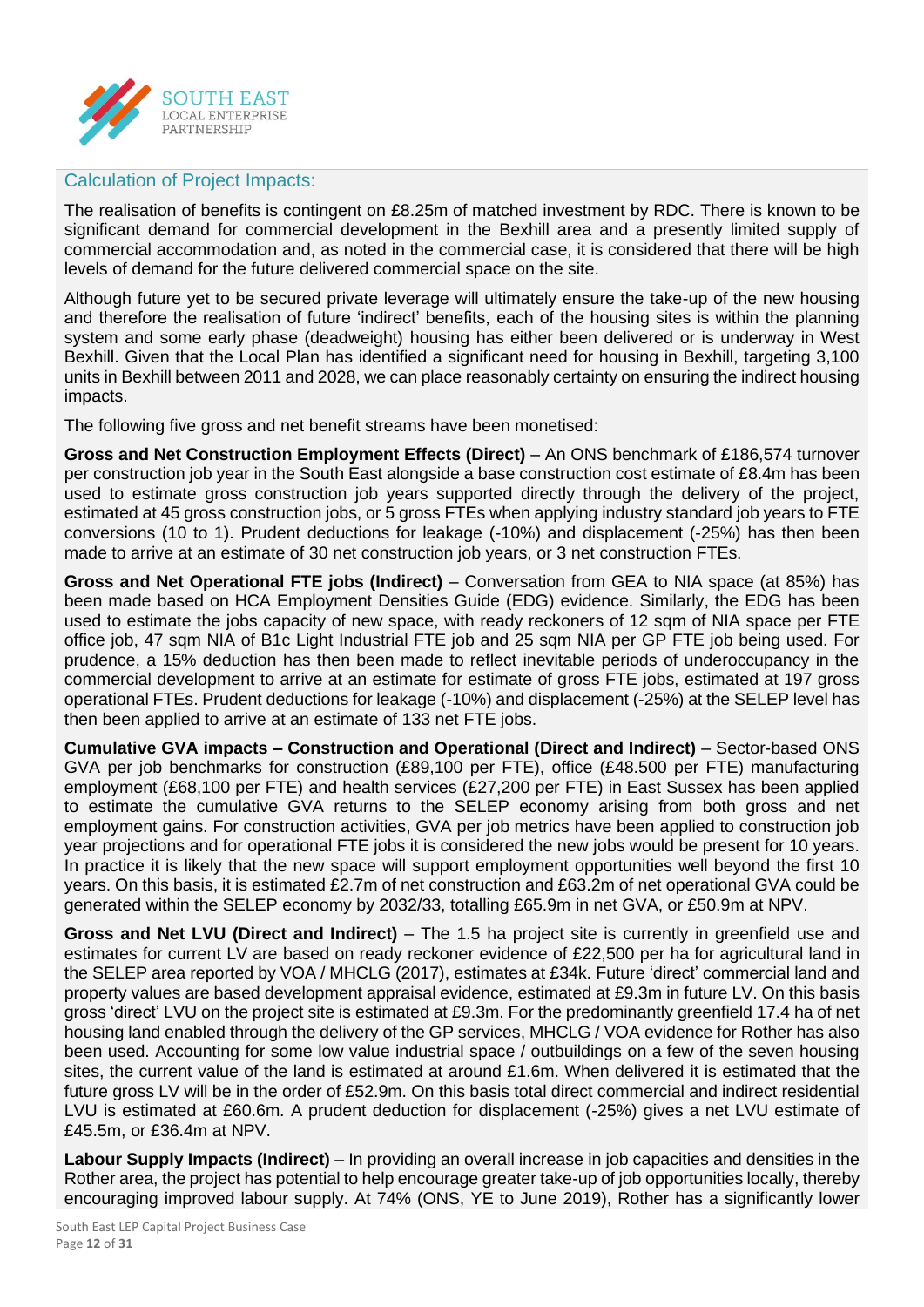

Employment Rate than the wider SELEP average (78%) and in real terms redressing the 3.3pp deficit would require around 1,700 working-age residents re-/engaging in employment. Given the shortfall in jobs locally, it is therefore not unreasonable to assume that 10% of future gross FTE jobs would be filled by those re/engaging in the labour force. Application of sector-based ONS GDP per FTE job estimates for East Sussex has been applied to a projection of workforce entrants (10% of gross FTEs) to determine the overall GDP generated by workforce re/entrants encouraged back into employment over the first 10 years, and in line with WebTAG Principles, 40% of GDP can be claimed in welfare-related impacts, estimated at £4.4m, or £3.3m at NPV. These GDP impacts are a mix of additional tax revenues and negated welfare payments nationally.

The benefits assessment and calculations for this scheme were undertaken by an externally appointed consultant therefore carried out in line with industry professional standards.

#### **Social and Environmental benefits**

In addition to the direct and indirect economic benefits of this scheme, additional environmental and social value will be realised.

The existing GPs, staff and patients currently using the old surgery in Little Common will be provided with a modern facility which will be designed to have the ability to adapt to changing ways of working and future primary healthcare requirements. Not only will it have the capacity to fill the existing gap in demand locally but will enable provision of medical services for the growing population in this area of west Bexhill.

The employment space will provide space for business start-up, existing business growth and attracting new businesses to Bexhill. Again, the accommodation will be designed for maximum flexibility whilst considering the impact on neighbours.

All designs will enable modern methods of construction (MMC) and aim for BREEAM excellent in the GP and office element with the remainder of the site seeking carbon neutrality. This will ensure sustainability and support businesses to meet not only their environmental policies, but also contribute to the wider ambition of a carbon neutral district by 2030 and other local, regional and national plans for addressing climate change.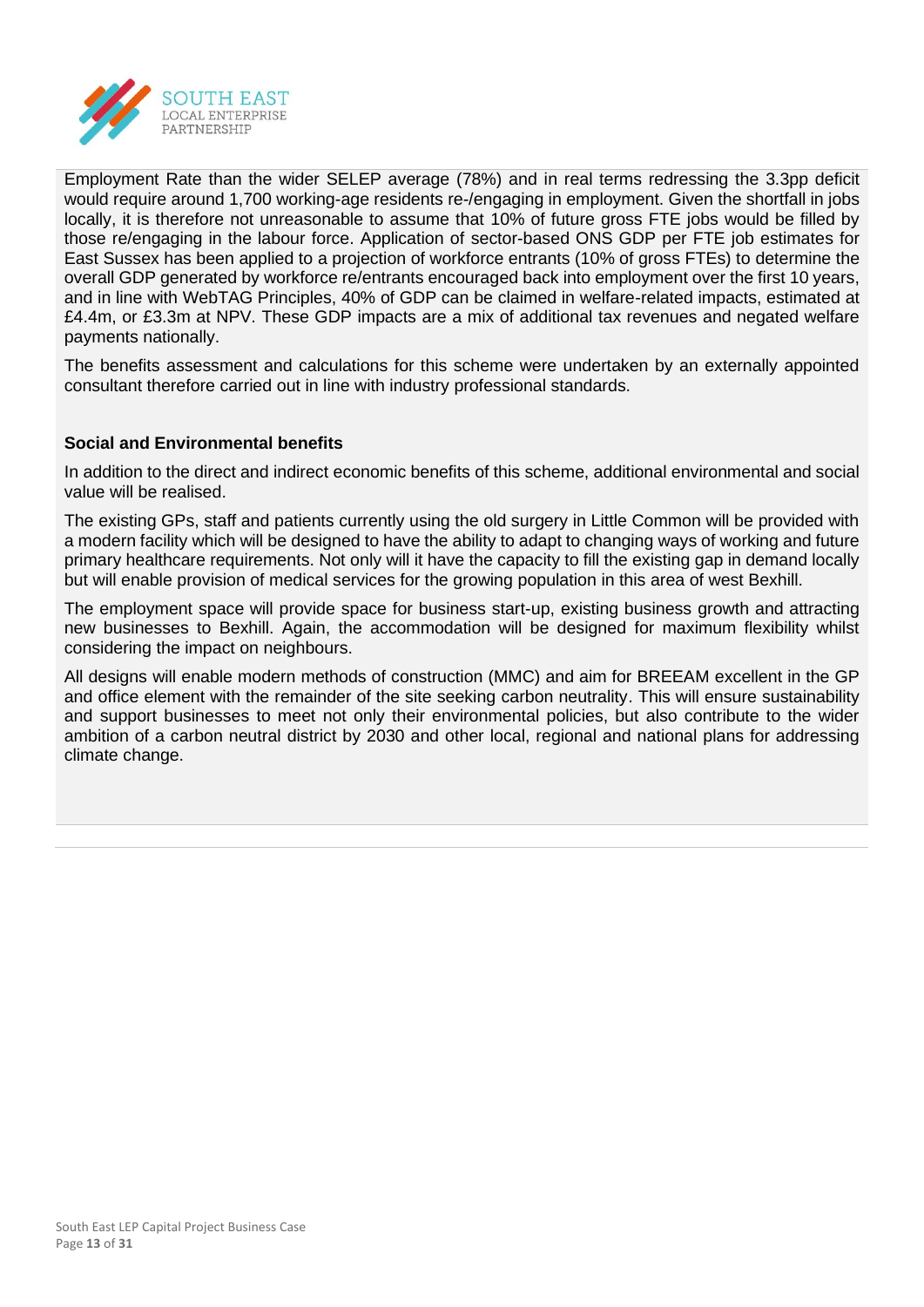

#### The Role of GPF in Benefit Realisation:

Financial viability for the project is at best marginal and alongside committed funds by RDC, the Council acting as developer had planned to meet the funding gap through prudential borrowing from the PWLB. A national review into borrowing rates has however led to a sudden increase in PWLB interest rates has meant that the project is no longer financially viable. Borrowing on GPF terms will however bring the project back into viability, by saving a total of around £0.4m in avoided borrowing costs on the new PWLB rates.

RDC cannot commit any further investment towards the project from its own funds and in the absence of any other favourable financing mechanisms or a highly unlikely private developer-led response to the opportunity, the counterfactual position is that the project would be delayed indefinitely. The GPF loan would therefore wholly 'unlock' the 'direct' commercial development opportunity on the Barnhorn site.

More widely, the investment in the GP surgery is vital to ensuring that further wider planned housing development schemes in West Bexhill can be progressed locally, as without enhanced capacity for the planned health infrastructure, it is highly probably that the 430 housing units would not be permissible through planning.

Whilst RDC would typically look to recover funds for health infrastructure through planning-led mechanisms (CIL / s106 / s278 agreements), this is not possible as without the GP surgery in place no further housing could be permitted. This 'catch 22' position means that the future housing scheme would effectively be stall without the GPF loan. There is no other location option locally that could feasibly accommodate the GP surgery and as such, the GPF will also wholly 'unlock' the wider 'indirect' development opportunities.

#### Value for Money (VfM) assessment:

The VfM assessment follows the approach forwarded within the SELEP Assurance Framework and the approach to monetisation of impact streams for inclusion in BCR test is also consistent with MHCLG Appraisal Guide and DfTs WebTAG methodologies. Monetisation of two impact streams (net LVU and LSI) are carried forward into the BCR calculation.

Based on £10.6m of net LVU's at NPV and £4.7m of LSI at NPV**, the combined net LVU and LSI impacts is estimated at £49.8m, or £39.7m at NPV**.

Whilst the overall gross cost of the GPF loan will be £1.75m, repayment by 2025/26 will mean that the only cost to SELEP would be in foregone interest that it could otherwise have accrued through retention. Based on a projection of annual loan drawdown and repayments and an assumed interest rate of 2%, **the estimated foregone GPF interest cost to SELEP would be £165,000, or £149,602 at NPV**.

When the NPV of the interest cost is assessed against the combined NPV of LVU and LSI results the overall **BCR position would be 132.8 : 1, inferring exceptional Value for Money returns on the GPF loan.** 

RDC is also committing £8.25m towards the project (£7.9m at NPV) and whilst some of the local contribution may be recoverable, for the purpose of the BCR tests it is considered that the funding will be wholly non-recoverable.

On this basis the overall public cost will be £8.3m, or £8.1m at NPV. **The total public sector BCR position will therefore be 5.8 : 1, again suggesting excellent returns** and notwithstanding the wider project potential to enable 133 net SELEP FTE jobs, around 430 new housing units and around £66m in cumulative GVA impacts within the SELEP economy over the first 10 years, or £51m in GVA at NPV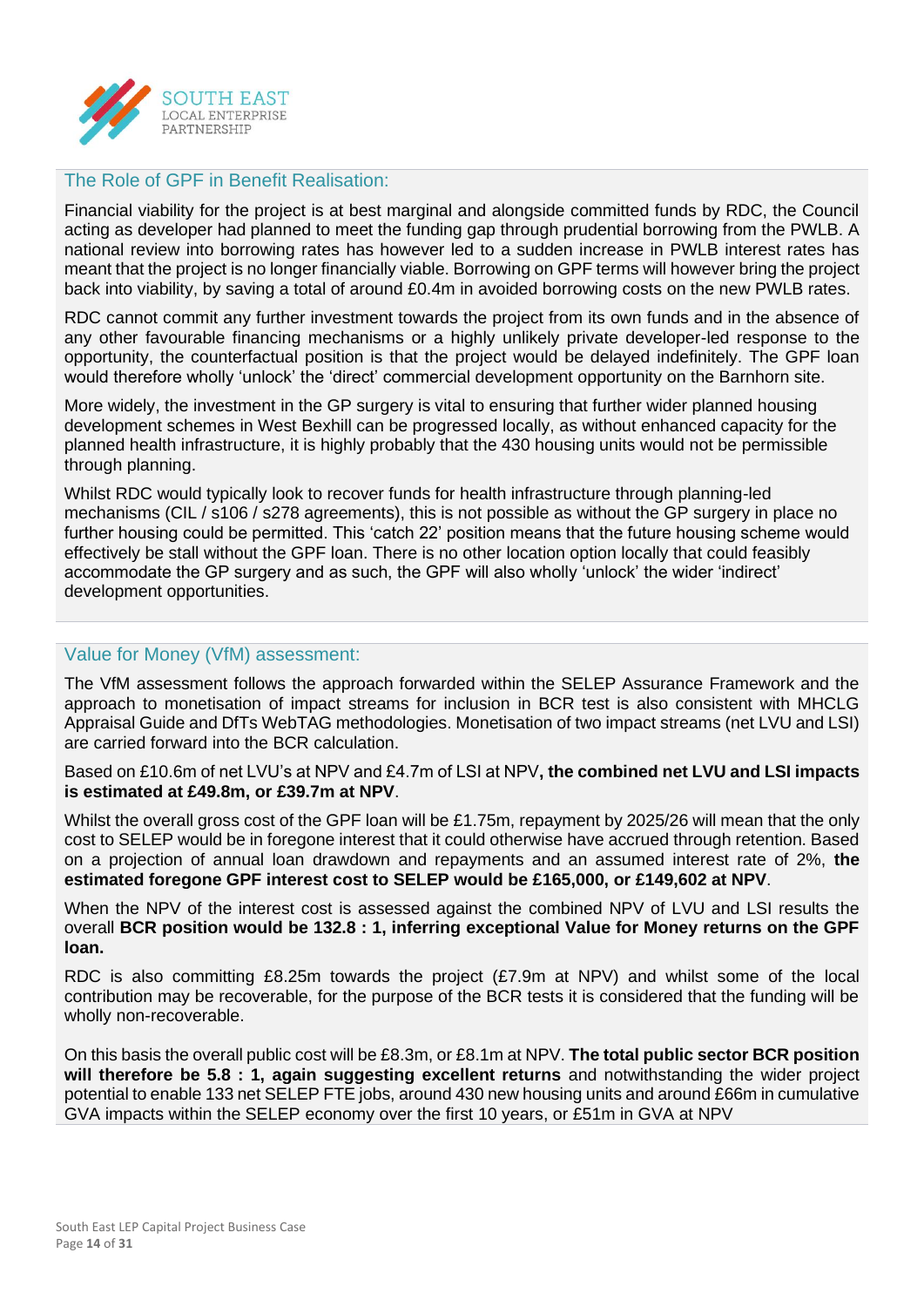

## **7. Contribution to the Establishment of a Revolving Fund**

#### GPF Repayment Mechanism:

The advice we have received suggests that the likely marketplace for standalone office accommodation will be from potential owner/occupiers. This is in contrast to the light industrial where demand in the area is typically from leased accommodation. The sale of some office accommodation to an occupier would release the capital necessary to repay the GPF loan. Failing that, once construction of the scheme is complete and the development is fully tenanted the Council will seek to refinance the GPF portion of the loan to the already approved form of PWLB borrowing. The council is in the fortunate position of being able to borrow with relative ease should it be necessary to do so for the repayment of the GPF financing.

#### GPF Repayment Schedule:

|           | 2020/21 | 2021/22 2022/23 2023/24 2024/25 2025/26 |  |      | <b>Total</b> |
|-----------|---------|-----------------------------------------|--|------|--------------|
| GPF       |         |                                         |  |      |              |
| Repayment |         |                                         |  | 1750 | 1750         |
| (Capital) |         |                                         |  |      |              |

#### GPF Repayment Risk:

As a local authority we are able to access borrowing through the PWLB to offset our Capital programme. Given the recent changes to the PWLB borrowing rates this is now a lender of last resort for the Council. However, should other re-financing mechanisms not be available at the time then this will ensure that the GPF can be repaid in line with expected schedules. The gross revenue income calculated for the leasing of the GP and employment space was calculated by an independent commercial surveyor prior to investing in the land acquisition. These figures were based initially on the employment mix indicated at outline planning. However, there is flexibility to accommodate adaptable space that will enable the final scheme to meet a variety of demand in a post-Covid-19 commercial market. The repayment of the GPF loan is not dependant on the ability to fully let the units as the project risk mitigation considers the need to use PWLB to repay this.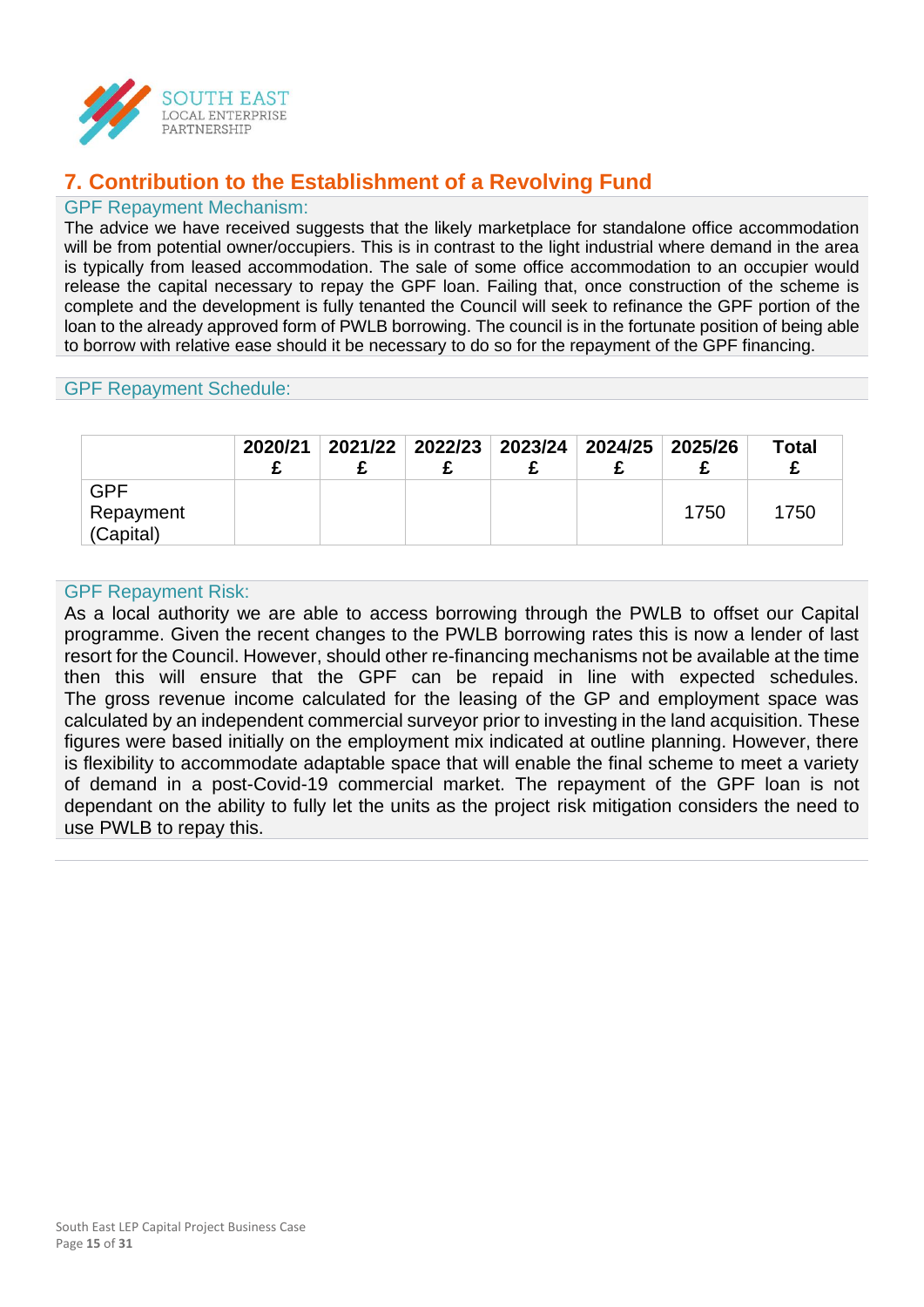

#### Financial Viability:

*[Please provide an initial statement highlighting the underlying assumptions and expected viability of the GPF investment; maximum 0.5 pages. Following this, please include a cashflow that shows both the Drawdown and Repayment schedules for the GPF funding. All costs and revenues need to be sourced and clearly referenced. If the GPF is expected to unlock further funding that will be used, in part, to repay the GPF loan this should be clearly annotated]*

#### **Cash flow:**

|                                         | 2020/21  | 2021/22 | 2022/23 | 2023/24 | 2024/25        | 2025/26        | 2026/27 |
|-----------------------------------------|----------|---------|---------|---------|----------------|----------------|---------|
|                                         | £000     | £000    | £000    | £000    | £000           | £000           | onwards |
| Incoming                                |          |         |         |         |                |                |         |
| <b>Growing Places</b><br>Fund drawdown  |          | 1750    |         |         |                |                |         |
| <b>PWLB Borrowing</b>                   | 374      | 1606    | 5898    | 366     |                | 1590           |         |
| <b>Funded locally</b>                   |          |         |         | 2       | $\overline{2}$ | 2              |         |
| Gross Rev income<br>(rental)            |          |         |         | 320     | 640            | 640            | 640     |
| Outgoing                                |          |         |         |         |                |                |         |
| <b>Growing Places</b><br>Fund repayment |          |         |         |         |                | 1750           |         |
| <b>Development Costs</b>                | 374      | 3356    | 5898    | 368     | $\overline{2}$ | $\overline{2}$ |         |
| <b>PWLB</b> repayment                   |          | 120     | 120     | 240     | 480            | 480            | 480     |
|                                         |          |         |         |         |                |                |         |
| <b>Net income</b>                       | $\bf{0}$ | $-120$  | $-120$  | $+80$   | $+160$         | $\bf{0}$       | $+160$  |
| <b>Cumulative total</b>                 | $\bf{0}$ | $-120$  | $-240$  | $-160$  | 0              | 0              | $+160$  |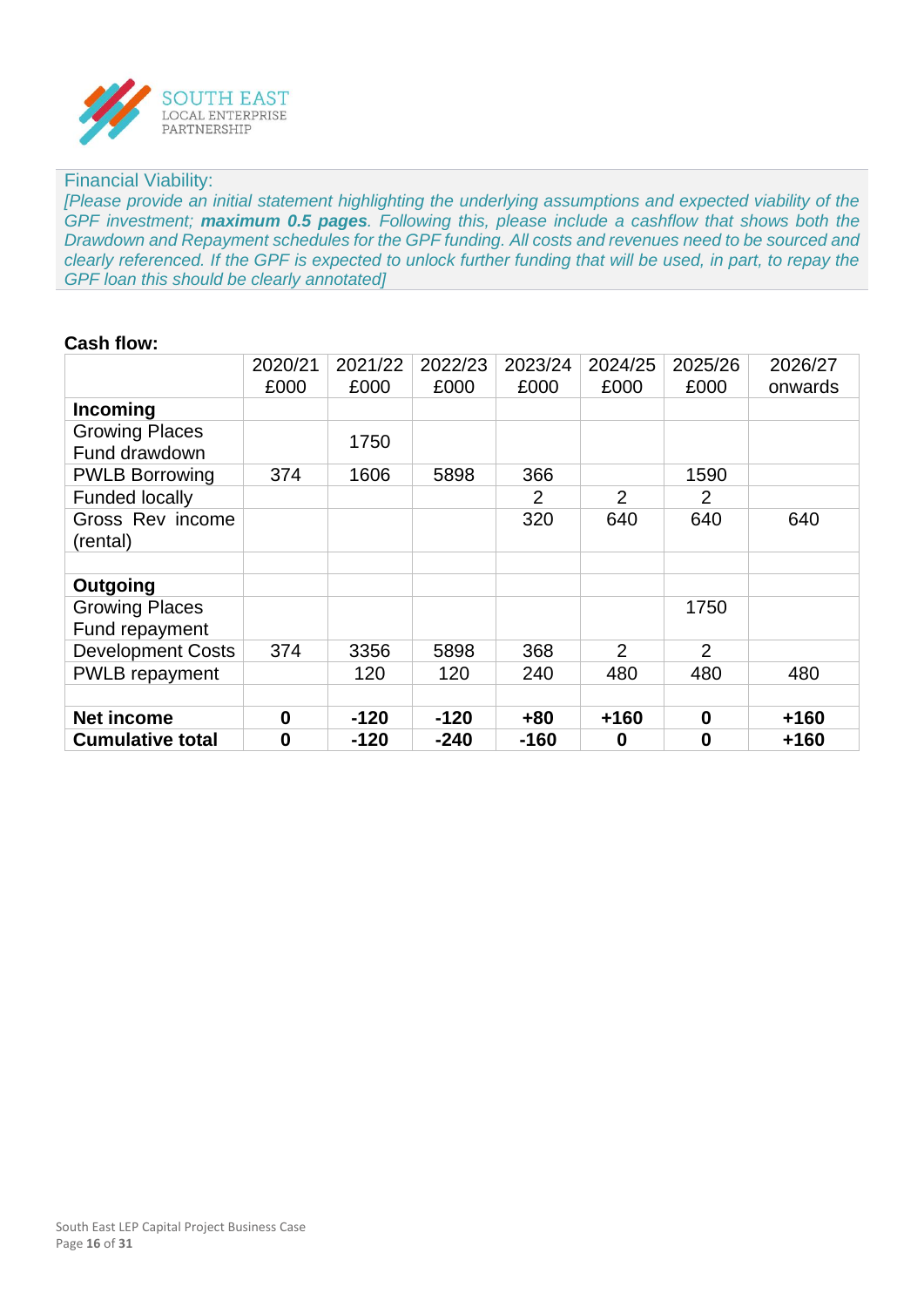

## **8. Risks**

Risk Register: A full risk register is attached at Appendix D – updated November 2020.

RDC's approach to risk management reviews lessons learned from previous schemes of a similar nature, tailored to understand the project and site specific constraints and opportunities in the context of 'real time' to ensure internal (organisational) and external local, regional, national and global factors are considered.

The initial risk assessment on a project is used to identify key actions, feed into timescales for major milestones and therefore support the preparation of the programme. Prior to procurement of the EA, the risk register was reviewed by the council's internal audit officers to carry out a quality check and provide suggestions for further consideration. The updated risk assessment is appended to all ITT documents to ensure all appointed professionals are fully aware of project risks and mitigation from the outset. The appointed EA then takes on the risk register to include construction and technical risks and manage and monitor throughout the project from inception to completion (including end of defects).

The risk register attached to this business case is the internally audited version included within professional tender packages, and analyses project risk (scope, time, cost, quality) not construction/technical risk. A more general project risk narrative follows:

#### Scope:

The main risks to the scope result from the required change in focus from the original OP which aimed to deliver majority office space, which is no longer appropriate given the Covid-19 pandemic. In addition to this, the GPs require a space larger than originally anticipated. Site specific constraints such ecology and the need for BREEAM excellence for the GP surgery require a remodelling of the mix on site. These risks are being mitigated through a robust site constraints and options analysis, with various site layout options being tabled for input from the commercial surveyors, ecology and BREEAM consultants, and via the pre-app process. Time:

The main risks to the timeframe currently are the planning process and the availability of the NHS to engage. This is mitigated through allowance of contingency in the detailed design and planning process milestones, and through regular monthly meetings set up with the GPs and CCG, which are held every month and provide positive actions for project progress.

Cost: The main risks to the cost are unknowns in terms of the impact of Covid-19 and Brexit on the supply chain. This is mitigated through sufficient contingency within the construction budget to allow for these unknowns. The financial estimations within the business plan for construction, fees and costs are industry standard.

#### Quality:

The main risk to quality is the combination of the scope, time and cost risk factors which are being actively monitored and mitigated. The quality of the outcomes is a risk but having the design team on board with an EA and appropriately experienced specialist surveyors (commercial and health) provides reassurance that the expected quality standards will be met.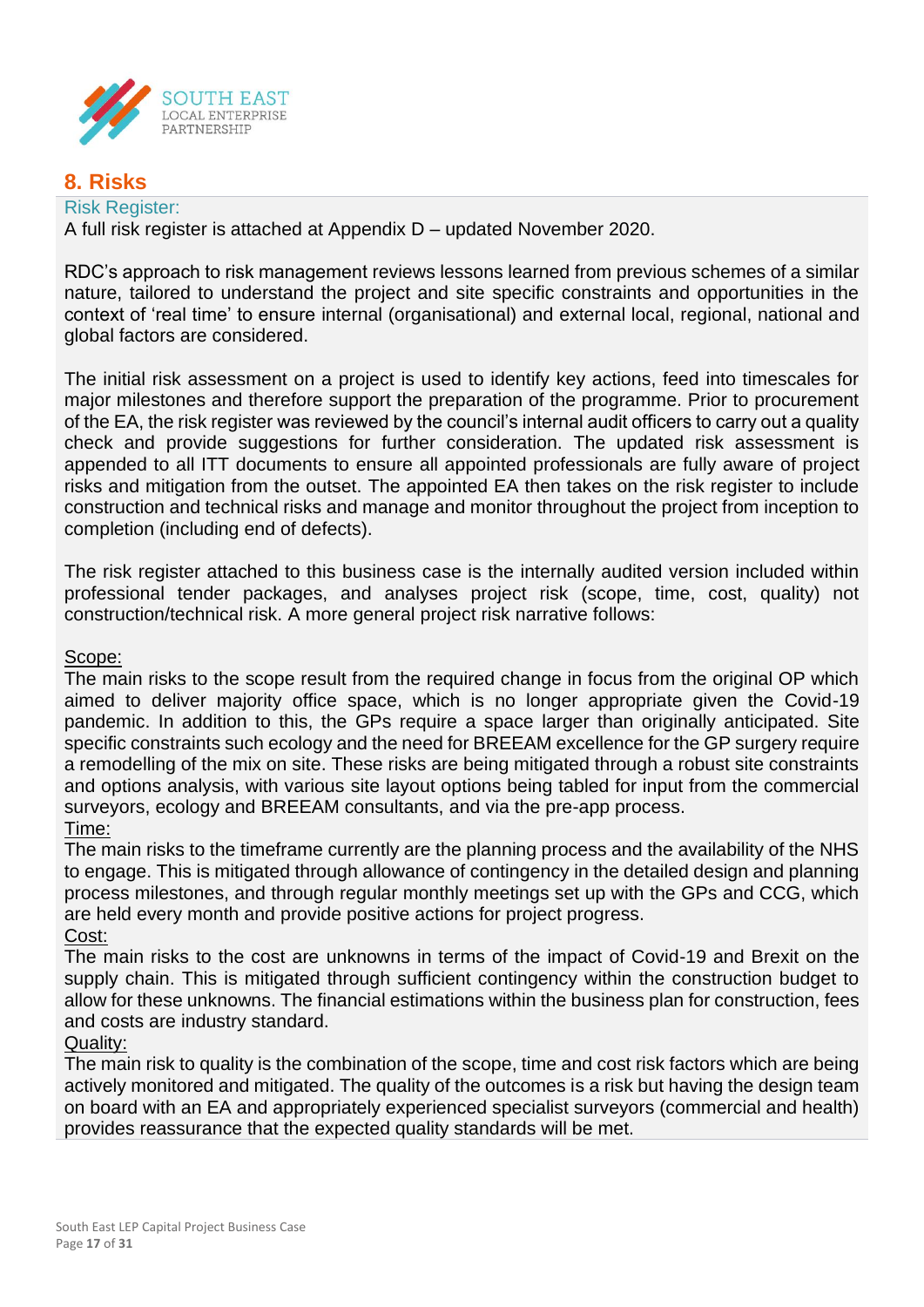

## **9. State aid**

#### State Aid:

As with previous rounds of funding, commercial space that is built speculatively for rental at full market rates can be classified as exempt from state aid regulation under Article 56 of the general block exemption rules- delivery of local infrastructure.

The delivery of the GP's surgery will not breach the state aid thresholds as it cannot be considered that it distorts trade between member states.

#### **10. Monitoring and evaluation**

#### Monitoring and Evaluation:

The monitoring and evaluation plan is included at Appendix E.

The project manager will complete the quarterly reports as required, with a full project report in 2025/26 at point of GPF loan repayment.

The project manager is permanently employed by Rother District Council therefore will provide continuity on this.

Tenant and management/operational surveys will be carried out at the 1, 3 and 5 year points after completion to seek data to allow analysis on job growth, wage levels, satisfaction with facilities. In addition to this, feedback will be sought on the added value elements related to social, environmental and wellbeing benefits.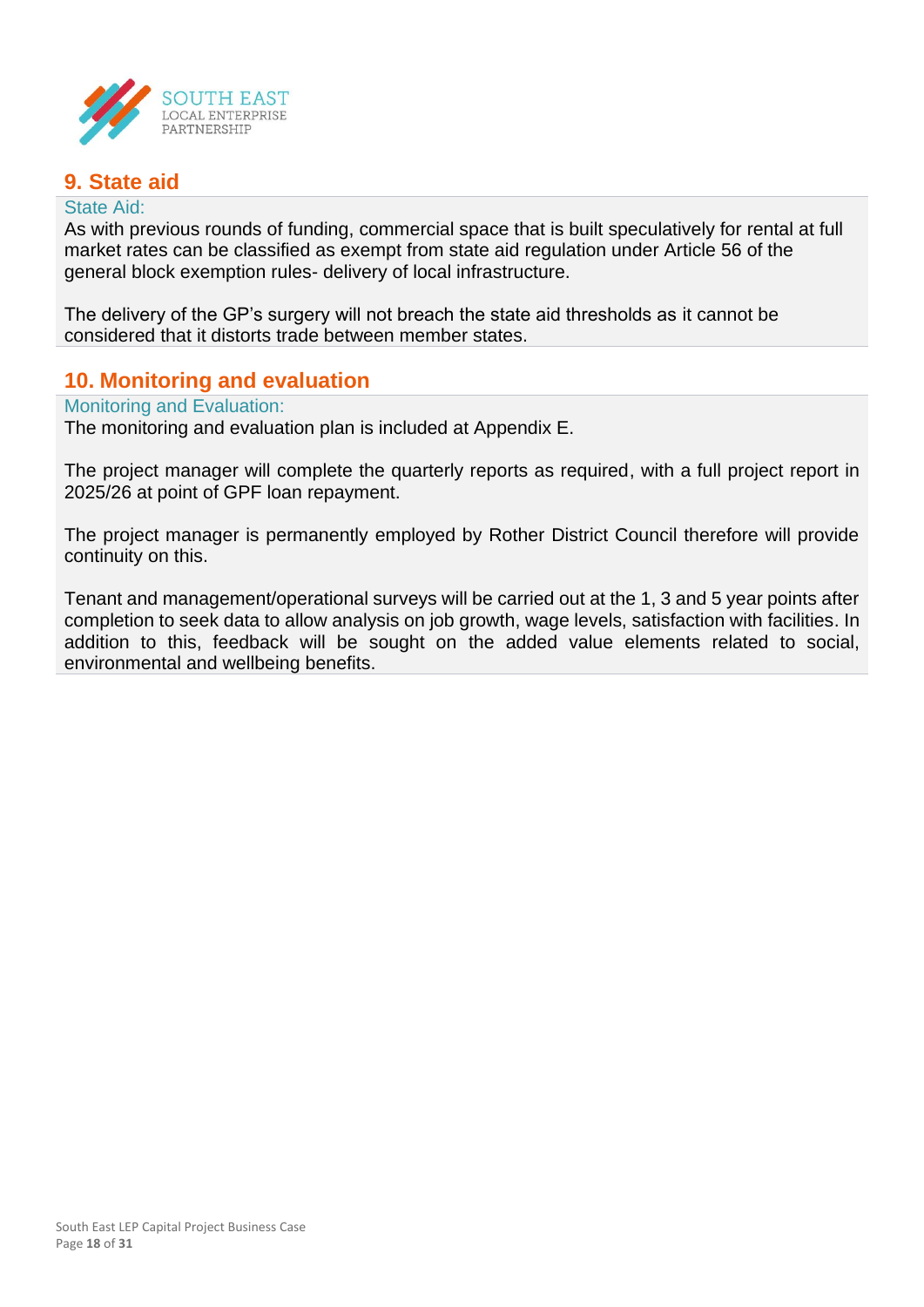

## **11. Declaration (To be completed by applicant)**

| Has any director/partner ever been disqualified from being a company director under the<br>Company Directors Disqualification Act (1986) or ever been the proprietor, partner or director<br>of a business that has been subject to an investigation (completed, current or pending)<br>undertaken under the Companies, Financial Services or Banking Acts? | No. |
|-------------------------------------------------------------------------------------------------------------------------------------------------------------------------------------------------------------------------------------------------------------------------------------------------------------------------------------------------------------|-----|
| Has any director/partner ever been bankrupt or subject to an arrangement with creditors or ever<br>been the proprietor, partner or director of a business subject to any formal insolvency procedure<br>such as receivership, liquidation, or administration, or subject to an arrangement with its<br>creditors?                                           | No  |
| Has any director/partner ever been the proprietor, partner or director of a business that has<br>been requested to repay a grant under any government scheme?                                                                                                                                                                                               | No  |

*If the answer is "yes" to any of these questions, please give details on a separate sheet of paper of the person(s) and business(es) and details of the circumstances. This does not necessarily affect your chances of being awarded SELEP funding.*

I am content for information supplied here to be stored electronically, shared with the South East Local Enterprise Partnerships Independent Technical Evaluator, Steer, and other public sector bodies who may be involved in considering the Business Case.

I understand that a copy of the main Business Case document will be made available on the South East Local Enterprise Partnership website one month in advance of the funding decision by SELEP Accountability Board. The supporting appendices to the Business Case will not be uploaded onto the website. Redactions to the main Business Case document will only be acceptable where they fall within a category for exemption, as stated in Appendix G.

Where scheme promoters consider information to fall within the categories for exemption (stated in Appendix G) they should provide a separate version of the main Business Case document to SELEP 6 weeks in advance of the SELEP Accountability Board meeting at which the funding decision is being taken, which highlights the proposed Business Case redactions.

I understand that if I give information that is incorrect or incomplete, funding may be withheld or reclaimed and action taken against me. I declare that the information I have given on this form is correct and complete.

I confirm that the risk analysis included in this Business Case identifies all known project risks and I agree to follow public procurement regulations to the extent applicable during the delivery of the project. I declare that the GPF investment does not contravene State Aid regulations.

All spend of Growing Places Fund funding will be compliant with the Loan Agreement.

I understand that any offer may be publicised by means of a press release giving brief details of the project and the loan amount.

| Signature of applicant | Ben Hook               |
|------------------------|------------------------|
| Print full name        | Ben Hook               |
| Designation            | <b>Head of Service</b> |

*The lead County Council/Unitary Authority should also provide a signed S151 Officer Letter to support the submission – see example letter in Appendix F*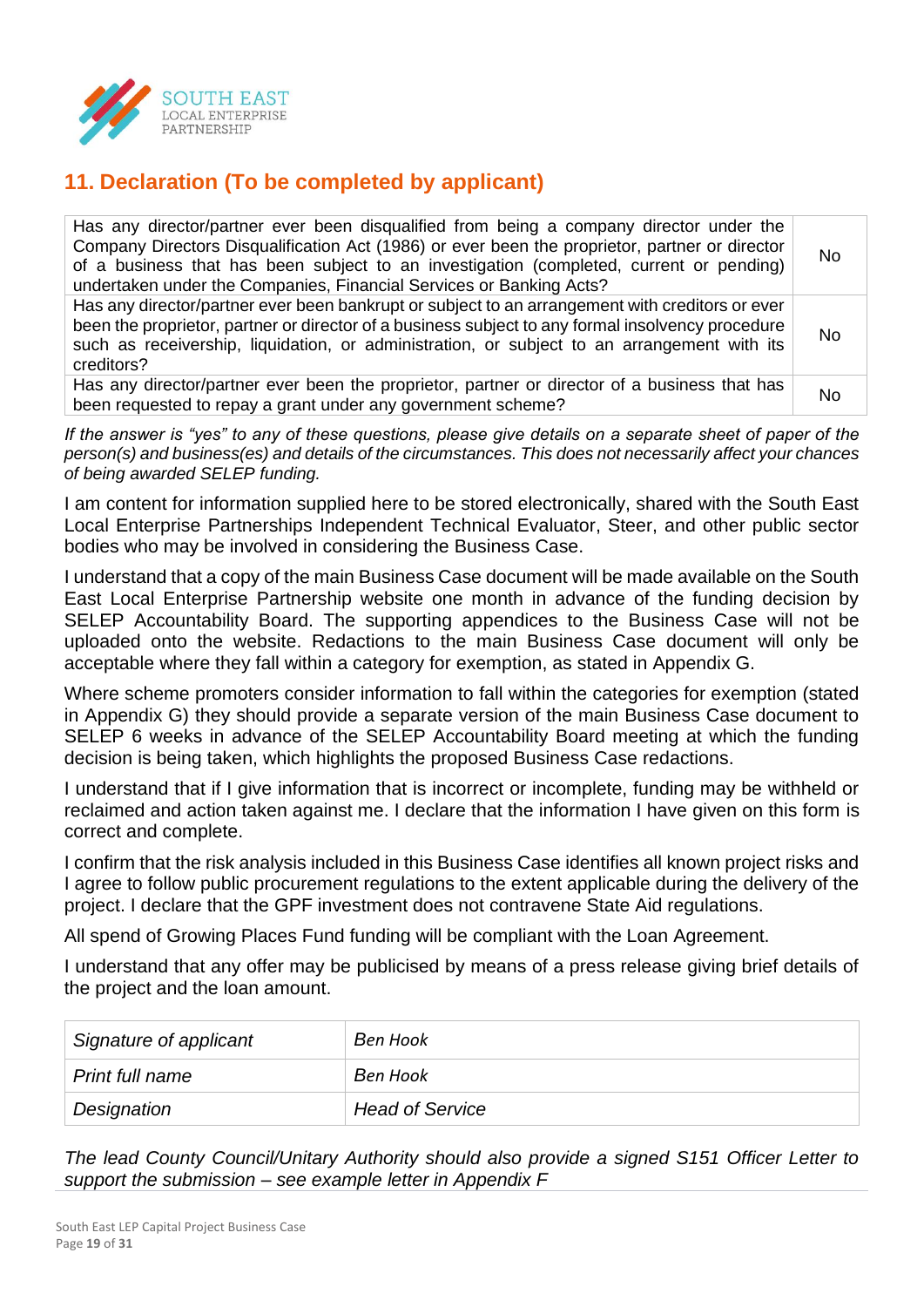

# **Appendices**

| Appendix A | Location, layout and site plans                                              |
|------------|------------------------------------------------------------------------------|
| Appendix B | <b>Equality Impact Assessment</b>                                            |
| Appendix C | GPF repayment mechanism – supporting documentation                           |
| Appendix D | <b>Risk register</b>                                                         |
| Appendix E | Monitoring and Evaluation Plan                                               |
| Appendix F | Example letter of support from S151 officer of relevant Upper Tier Authority |
| Appendix G | Categories for Exemption - redactions to main Business Case                  |

Add or remove appendices as appropriate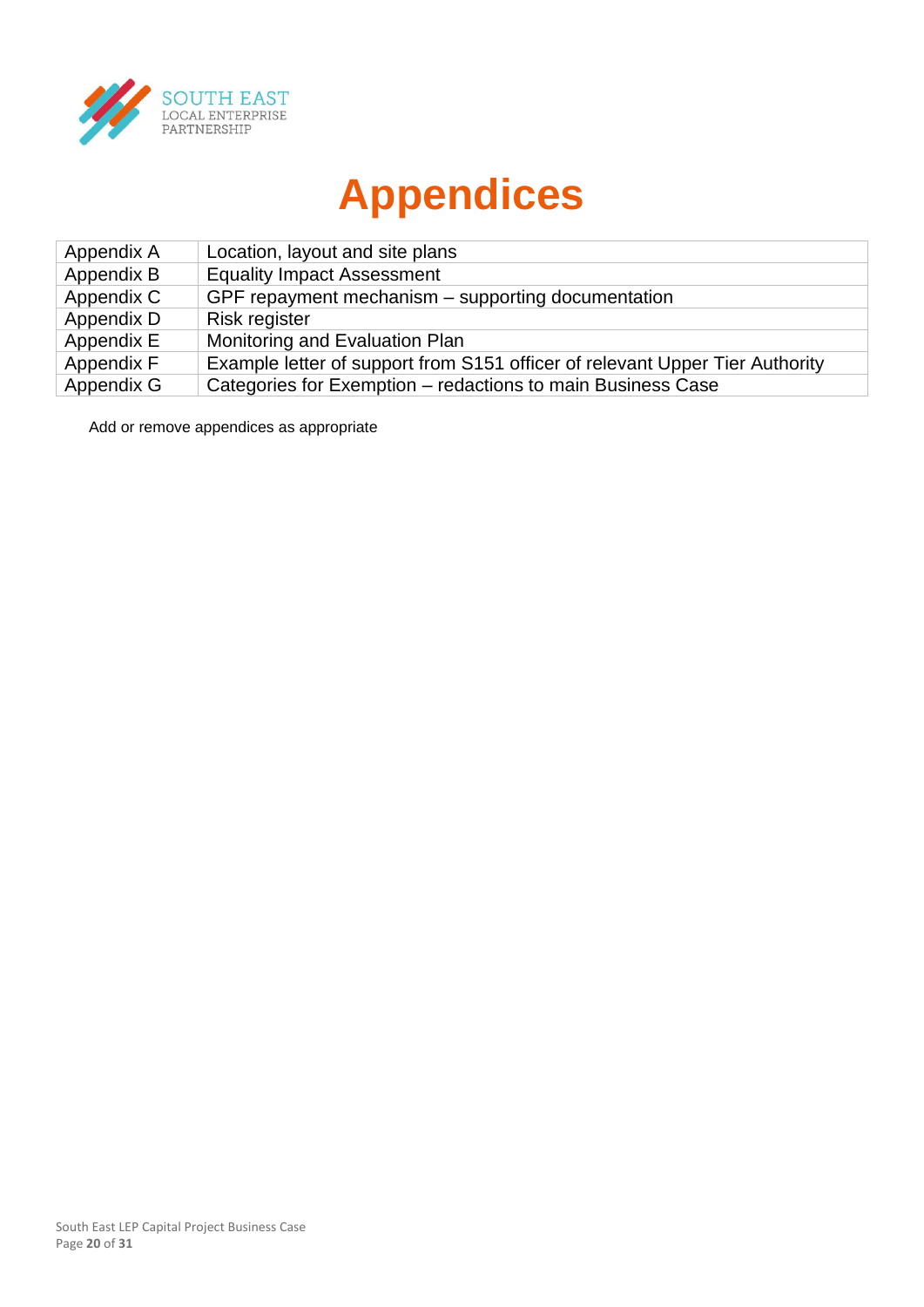

## **Appendix A – Site Plan**



**Indicative site boundary**

South East LEP Capital Project Business Case Page **21** of **31**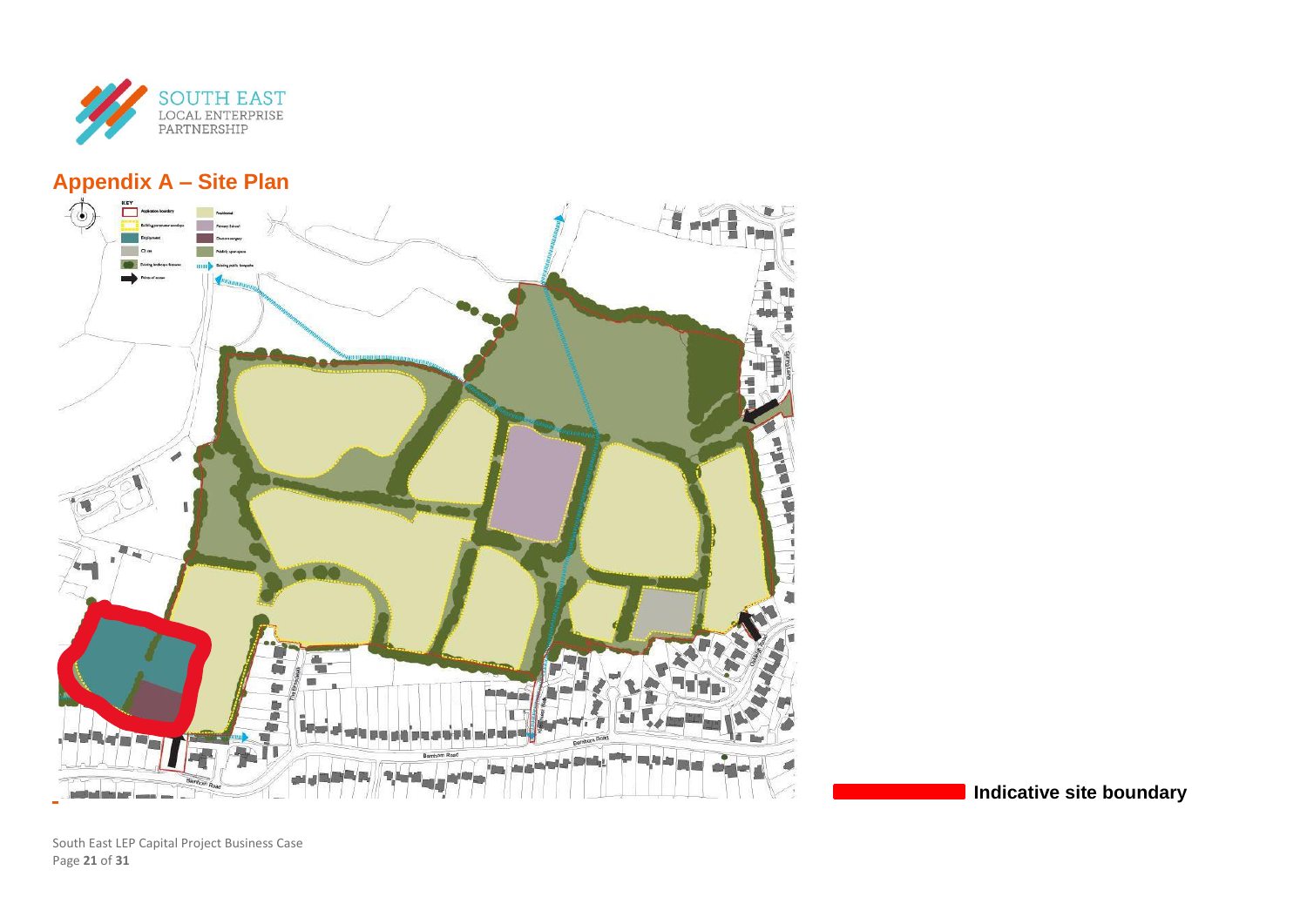

## **Appendix B – Equalities Impact Assessment**

**Please see separate document in Rother District Council EqIA template format**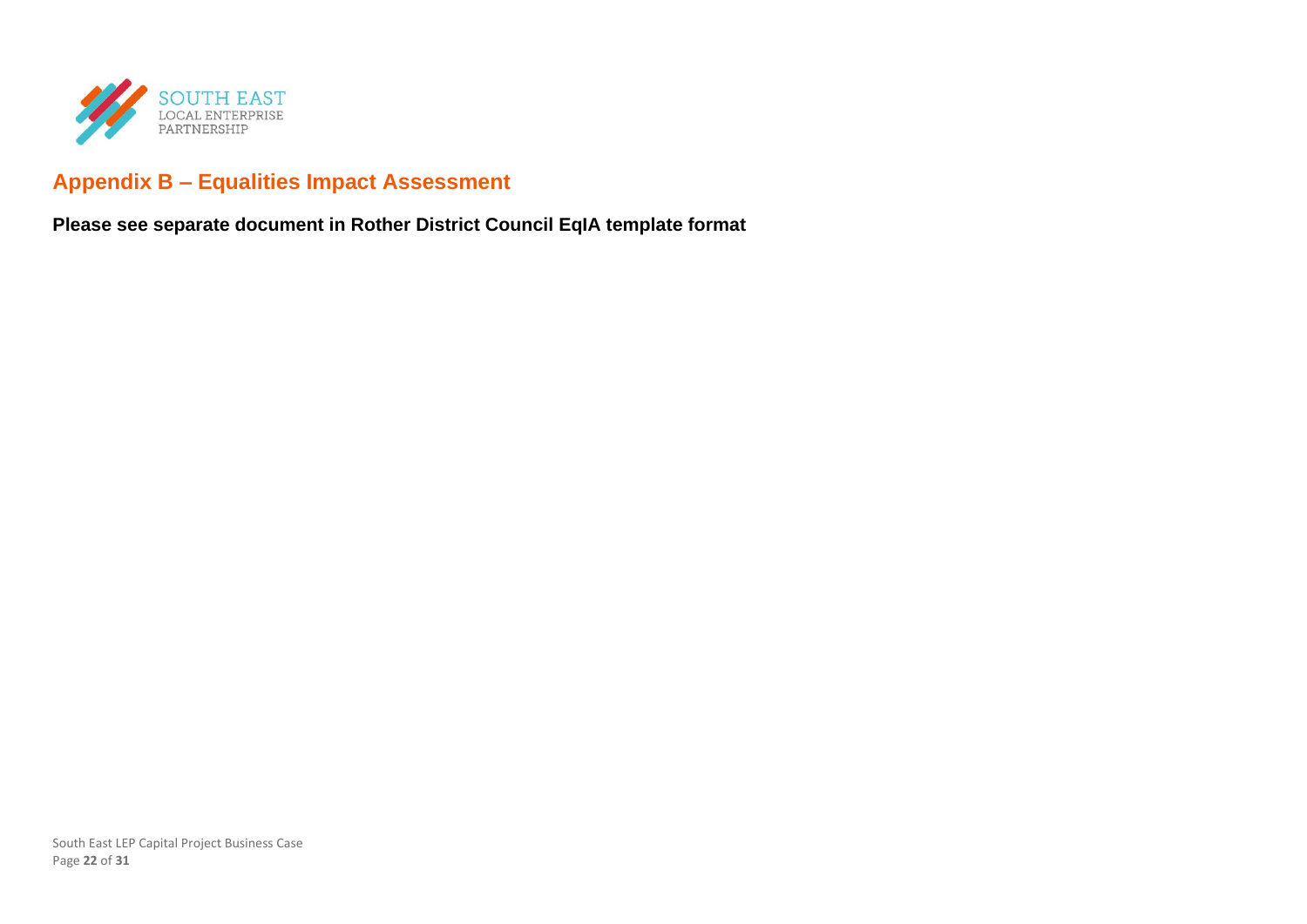

## **Appendix D – Risk register**

| <b>Project Title:</b>         | SP7: SP7 Barnhorn Emp & GP | LOW   |  | Low Priority - these risks are considered acceptable - monitor      |
|-------------------------------|----------------------------|-------|--|---------------------------------------------------------------------|
| Porject Manager: Cheryl Poole |                            |       |  | <b>Activity Necessary</b> - action plan for possible implementation |
| <b>RA</b> Date:               | 30.11.2020                 |       |  | High Priority - Contigency - give immediate attention               |
| <b>RA</b> Version:            | Rev 3                      | LOSED |  | Change scores to zero once no longer a risk                         |

| <b>Risk ID</b> | Category<br>(PESTLE) | <b>Risk</b>                                                 | Project<br>stage | <b>Risk Mitigation /</b><br>management<br><b>Actions</b>                   | <b>Current</b><br>Likeliho<br>od<br>(1/3/5) | <b>Current</b><br>Impact<br>(1/3/5) | <b>Current</b><br>Score &<br><b>RAG</b><br><b>Status</b> | <b>Risk</b><br><b>Status</b> | Owner          | <b>Risk assurance</b>                                                                                                                     |
|----------------|----------------------|-------------------------------------------------------------|------------------|----------------------------------------------------------------------------|---------------------------------------------|-------------------------------------|----------------------------------------------------------|------------------------------|----------------|-------------------------------------------------------------------------------------------------------------------------------------------|
| <b>SP7.R01</b> | Political            | Failure to approve<br>progress                              | Develop<br>ment  | <b>Robust Cabinet</b><br>report,<br>demonstrating<br>good business<br>case | $\Omega$                                    | $\Omega$                            | $\overline{0}$                                           | <b>Closed</b>                | <b>ATR HoS</b> | Cabinet approved project<br>progress at 4 Nov Cabinet<br>meeting                                                                          |
| <b>SP7.R02</b> | Political            | Failure to secure<br>funding in current<br>economic climate | Develop<br>ment  | <b>Robust Cabinet</b><br>report,<br>demonstrating<br>good business<br>case | $\Omega$                                    | $\Omega$                            | $\mathbf{0}$                                             | <b>Closed</b>                | <b>ATR HoS</b> | Cabinet approved £10m at 4<br>Nov Cabinet meeting: political<br>appetite for project                                                      |
| <b>SP7.R03</b> | Political            | Failure to secure GP<br>engagement                          | Develop<br>ment  | Early discussions<br>with ESHT and<br>Little Common GP<br>surgery          | $\Omega$                                    | $\Omega$                            | $\mathbf{0}$                                             | <b>Closed</b>                | <b>ATR HoS</b> | RDC senior officers have<br>been in liaison with ESHT on<br>the project.                                                                  |
| <b>SP7.R04</b> | Political            | Delays with process<br>of bringing GP<br>practice on board  | Develop<br>ment  | Compliance with<br>allocated S106<br>conditions; robust<br>CIL application | $\Omega$                                    | $\Omega$                            | $\overline{0}$                                           | Closed                       | <b>ATR HoS</b> | Project manager currently<br>liaising with a specialist<br>consultant to understand the<br>process, which is a 12month 3<br>stage process |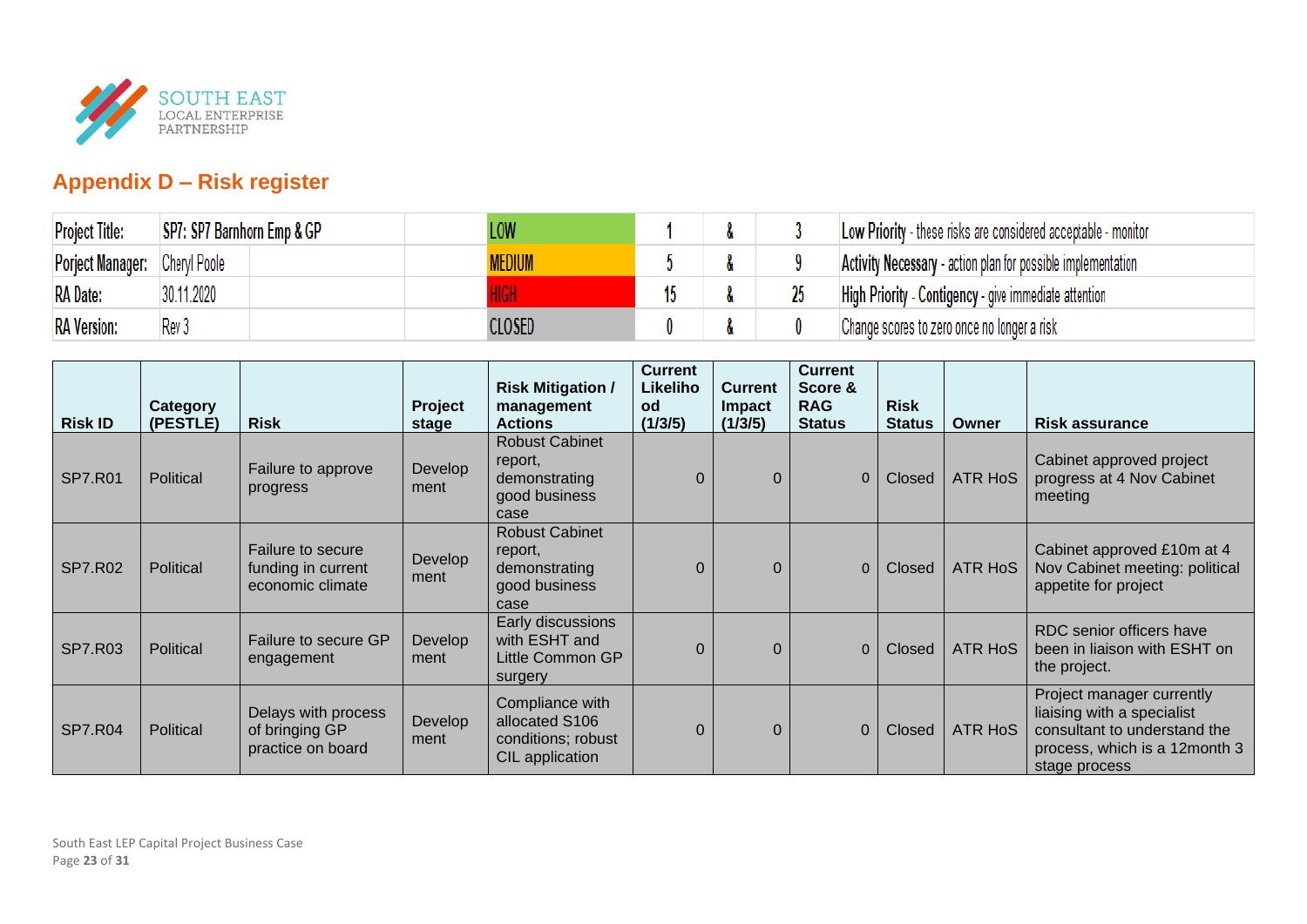

| <b>Risk ID</b> | Category<br>(PESTLE) | <b>Risk</b>                                                                   | Project<br>stage              | <b>Risk Mitigation /</b><br>management<br><b>Actions</b>                                                   | <b>Current</b><br>Likeliho<br>od<br>(1/3/5) | <b>Current</b><br><b>Impact</b><br>(1/3/5) | <b>Current</b><br>Score &<br><b>RAG</b><br><b>Status</b> | <b>Risk</b><br><b>Status</b> | Owner                          | <b>Risk assurance</b>                                                                                                                                                                                                  |
|----------------|----------------------|-------------------------------------------------------------------------------|-------------------------------|------------------------------------------------------------------------------------------------------------|---------------------------------------------|--------------------------------------------|----------------------------------------------------------|------------------------------|--------------------------------|------------------------------------------------------------------------------------------------------------------------------------------------------------------------------------------------------------------------|
| <b>SP7.R05</b> | Political            | Delays in original<br>programme as set<br>out in Cabinet report               | Develop<br>ment &<br>Delivery | Prepare new<br>programme and<br>ensure this is<br>communicated to<br>Key stakeholders                      | $\Omega$                                    | $\Omega$                                   | $\Omega$                                                 | Closed                       | <b>ATR HoS</b>                 | The 4 Nov Cabinet report<br>suggested planning would be<br>granted by Mar 2020. This<br>would have been impossible.<br>New programme issued to<br>RDC HOS for ATR.<br>Construction still able to start<br>autumn 2021. |
| <b>SP7.R06</b> | Economic             | Failure to secure<br><b>Growing Places</b><br>Funding                         | Develop<br>ment               | Robust application<br>led by leisure<br>consultant                                                         | 3                                           | 1                                          | 3                                                        | Open                         | <b>ATR HoS</b>                 | This funding will reduce the<br>need for borrowing the full<br>£10m and improve the<br>business case, mitigating<br>financial risk.                                                                                    |
| <b>SP7.R07</b> | Economic             | Failure to provide the<br>most economically<br>advantageous<br>commercial mix | Develop<br>ment               | Use appointed<br>commercial<br>consultant to<br>ensure RDC opts<br>for best mix                            | 3                                           | 3                                          | 9                                                        | Open                         | <b>ATR HoS</b><br>&<br>Estates | Commercial surveyor<br>appointed to support and<br>advise RDC on the<br>commercial viability                                                                                                                           |
| <b>SP7.R08</b> | Economic             | Lack of tender<br>returns                                                     | Develop<br>ment &<br>Delivery | Ensure all specs<br>are attractive to<br>the market                                                        | $\overline{2}$                              | 3                                          | $6\phantom{1}6$                                          | Open                         | MPM/<br><b>ESPH</b>            | EA and Design Team<br>appointed. Only remaining<br>procurement risk is contractor.                                                                                                                                     |
| <b>SP7.R09</b> | Economic             | Construction tender<br>returns higher than<br>budget                          | Develop<br>ment               | Ensure spec is<br>flexible enough to<br>allow innovation /<br>request additional<br>funds / reduce<br>spec | 1                                           | 5                                          | 5                                                        | Open                         | EA/MPM/<br><b>ESPH</b>         | The project has been costed<br>by Commercial Surveyor, so is<br>unlikely to come in over<br>budget                                                                                                                     |
| SP7.R10        | Social               | Neighbour objections<br>to development                                        | Develop<br>ment &<br>Delivery | Engage<br>throughout<br>development &<br>delivery as per<br>coms plan                                      | 3                                           | 1                                          | 3                                                        | Open                         | MPM/<br><b>ESCC</b><br>Coms    | EA and DT engagement plans<br>submitted as part of ITT,<br>giving consideration to social<br>restrictions                                                                                                              |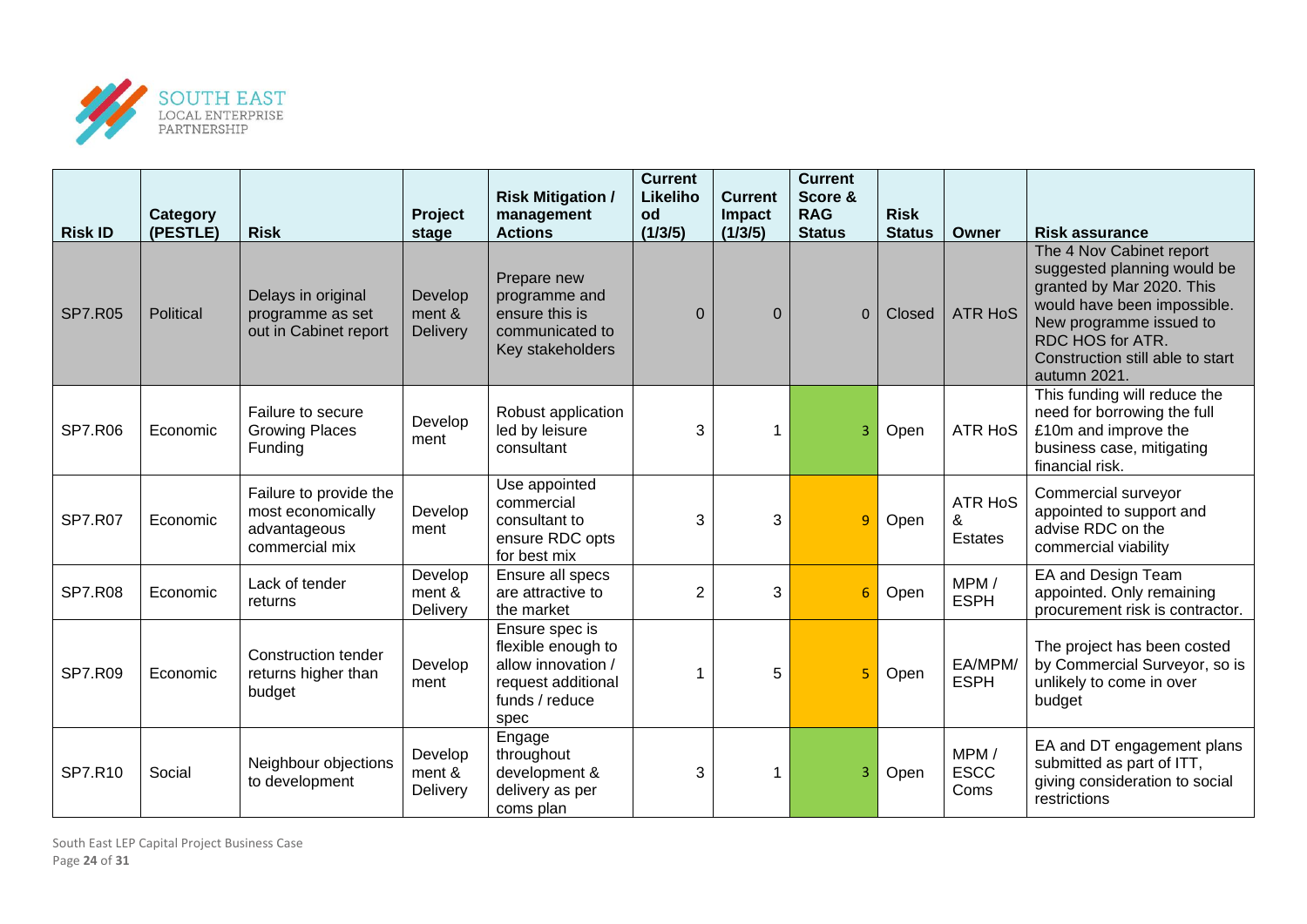

|                | Category          |                                                                                     | Project                       | <b>Risk Mitigation /</b><br>management                                                                                | <b>Current</b><br>Likeliho<br>od | <b>Current</b><br>Impact | <b>Current</b><br>Score &<br><b>RAG</b> | <b>Risk</b>   |                                      |                                                                                                             |
|----------------|-------------------|-------------------------------------------------------------------------------------|-------------------------------|-----------------------------------------------------------------------------------------------------------------------|----------------------------------|--------------------------|-----------------------------------------|---------------|--------------------------------------|-------------------------------------------------------------------------------------------------------------|
| <b>Risk ID</b> | (PESTLE)          | <b>Risk</b>                                                                         | stage                         | <b>Actions</b>                                                                                                        | (1/3/5)                          | (1/3/5)                  | <b>Status</b>                           | <b>Status</b> | Owner                                | <b>Risk assurance</b>                                                                                       |
| SP7.R11        | Social            | Lack of buy-in from<br><b>Key Stakeholders</b>                                      | Develop<br>ment &<br>Delivery | Engage<br>throughout<br>development &<br>delivery as per<br>coms plan                                                 | 3                                |                          | 3                                       | Open          | MPM/<br><b>ESCC</b><br>Coms          | Key stakeholders all positive<br>about the benefits of this<br>scheme.                                      |
| SP7.R12        | Social            | Inability to<br>meet/manage user<br>expectations                                    | Develop<br>ment &<br>Delivery | Understand<br>MoSCoW<br>priorities from end<br>users; set clear<br>parameters                                         | 3                                | 3                        | 9                                       | Open          | MPM/<br><b>ESCC</b><br>Coms          | Liaison with RDC Estates to<br>ensure the facility mix is<br>suitable and manageable                        |
| SP7.R13        | Technologi<br>cal | Full planning<br>delayed                                                            | Develop<br>ment               | Early liaison with<br>LPA; Build in<br>contingency                                                                    | 3                                | 2                        | 6                                       | Open          | MPM/<br><b>LPA</b>                   | Whilst there are some<br>planning delays in the LPA,<br>key corporate projects are<br>held in high priority |
| <b>SP7.R14</b> | Technologi<br>cal | Full planning not<br>granted                                                        | Develop<br>ment               | Re-submit<br>alternative<br>scheme                                                                                    | 1                                | 4                        | 4                                       | Open          | MPM/<br>LPA                          | Highly unlikely as principal<br>fixed in outline planning<br>permission                                     |
| <b>SP7.R15</b> | Technologi<br>cal | <b>Additional site</b><br>constraints identified<br>upon contractor<br>mobilisation | Delivery                      | Request options<br>for overcoming<br>issues; agree<br>most suitable<br>solutions;<br>contingency built<br>into budget | 1                                | 3                        | 3                                       | Open          | MPM/<br>EA/<br>Contract<br><b>or</b> | All surveys being carried out<br>throughout design phase. This<br>should mitigate/eliminate this            |
| SP7.R16        | Legal             | Resource issues in<br>preparation of<br>contract documents                          | Develop<br>ment               | Provide SPT<br>programme to<br>Legal department<br>for resource<br>planning; consider<br>external support             | 3                                | 3                        | 9                                       | Open          | MPM/<br>Legal                        | Resource issues highlighted<br>to HOS and CEO                                                               |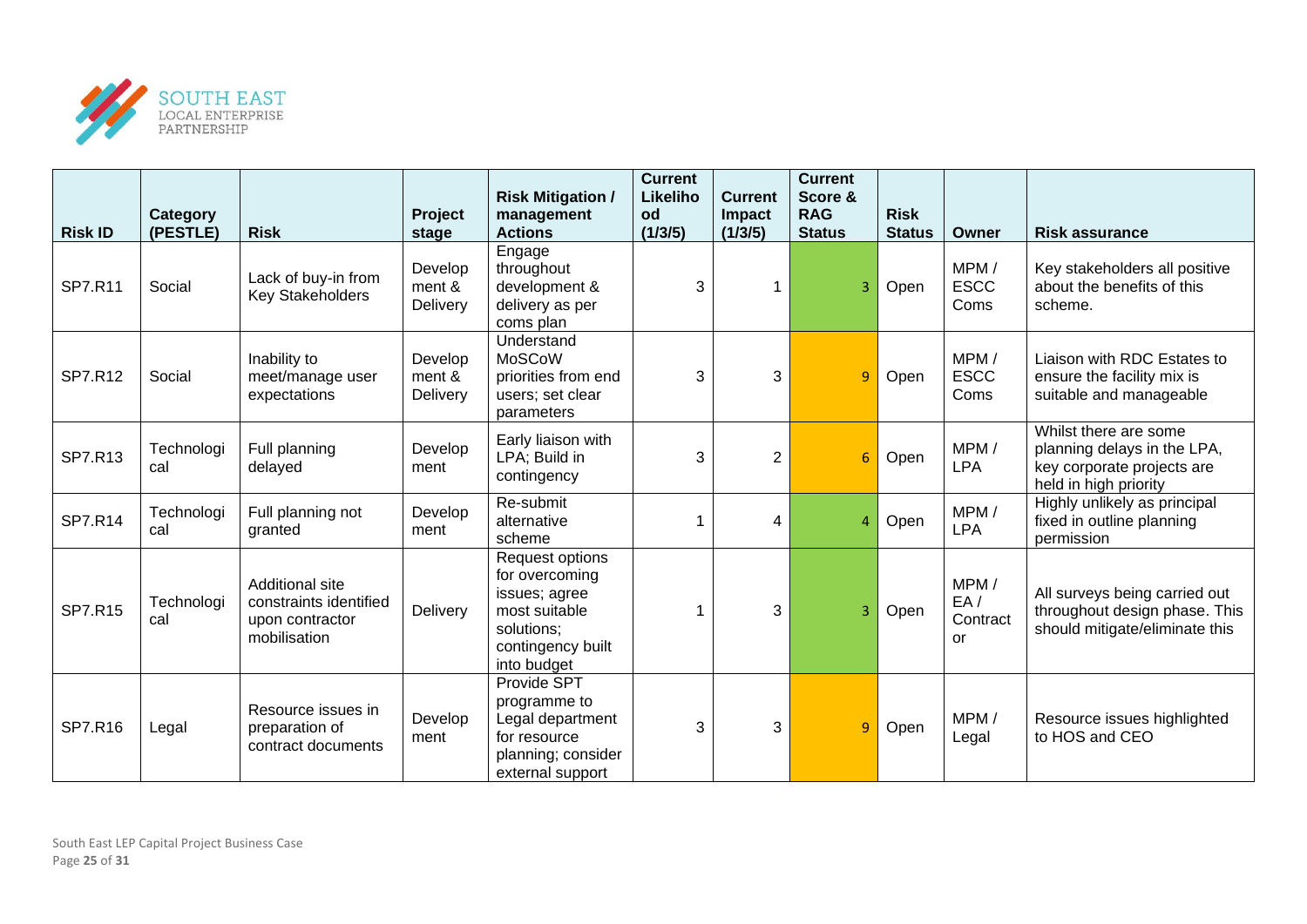

| <b>Risk ID</b> | Category<br>(PESTLE) | <b>Risk</b>                                                        | Project<br>stage              | <b>Risk Mitigation /</b><br>management<br><b>Actions</b>                                                                                                          | <b>Current</b><br>Likeliho<br>od<br>(1/3/5) | <b>Current</b><br>Impact<br>(1/3/5) | <b>Current</b><br>Score &<br><b>RAG</b><br><b>Status</b> | <b>Risk</b><br><b>Status</b> | Owner                         | <b>Risk assurance</b>                                                                                              |
|----------------|----------------------|--------------------------------------------------------------------|-------------------------------|-------------------------------------------------------------------------------------------------------------------------------------------------------------------|---------------------------------------------|-------------------------------------|----------------------------------------------------------|------------------------------|-------------------------------|--------------------------------------------------------------------------------------------------------------------|
| <b>SP7.R17</b> | Legal                | <b>ESPH</b> resource<br>issues in preparation<br>of ITTs           | Develop<br>ment               | Provide SPT<br>programme to<br><b>ESPH</b> for<br>resource planning                                                                                               | 3                                           | 3                                   | 9                                                        | Open                         | MPM/<br><b>ESPH</b>           | Resource issues highlighted<br>to HOS and CEO                                                                      |
| <b>SP7.R18</b> | Legal                | Post-completion<br>contract disputes                               | Post-<br>completio<br>n       | Maintain robust<br>project records;<br>ensure EA<br>complies with<br>contract &<br>industry<br>requirements;<br>ensure project<br>communications<br>are compliant | 3                                           | 1                                   | 3                                                        | Open                         | MPM/<br>EA/<br>Legal          | Project manager experience in<br>post contact disputes -<br>knowledge of early avoidance.<br>Robust record keeping |
| SP7.R19        | Environme<br>ntal    | Site issues and<br>inclement conditions<br>delay site progress     | Develop<br>ment &<br>Delivery | Contingency built<br>into programme                                                                                                                               | 3                                           | 3                                   | 9                                                        | Open                         | MPM/<br>EA/<br>Contract<br>or | As per EA programme                                                                                                |
| <b>SP7.R20</b> | Environme<br>ntal    | Carbon impact of<br>construction                                   | Develop<br>ment               | Ensure<br>construction spec<br>considers<br>environmental<br>impact as part of<br>quality                                                                         |                                             | 3                                   | 3                                                        | Open                         | MPM/<br>EA/<br><b>ESPH</b>    | This was a major<br>consideration in the design<br>team ITT                                                        |
| <b>SP7.R21</b> | Environme<br>ntal    | Failure to consider<br>sustainable<br>operation and<br>maintenance | Develop<br>ment               | Ensure<br>construction spec<br>considers<br>environmental<br>impact as part of<br>quality                                                                         |                                             | 3                                   | 3                                                        | Open                         | MPM/<br>EA/<br><b>ESPH</b>    | This was a major<br>consideration in the design<br>team ITT                                                        |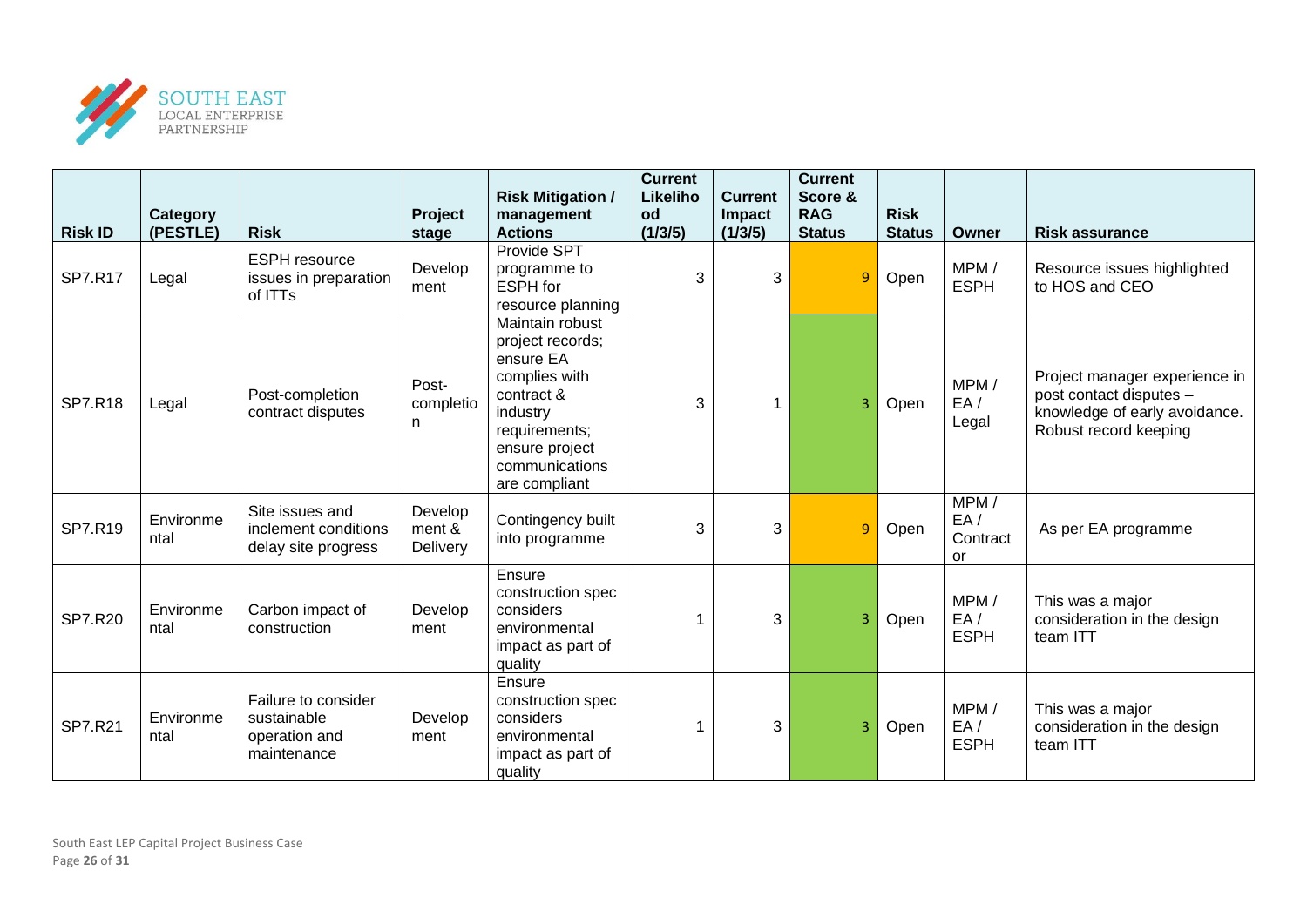

| <b>Risk ID</b> | Category<br>(PESTLE) | <b>Risk</b>                                       | Project<br>stage              | <b>Risk Mitigation /</b><br>management<br><b>Actions</b>                                                                                                               | <b>Current</b><br>Likeliho<br>od<br>(1/3/5) | <b>Current</b><br>Impact<br>(1/3/5) | <b>Current</b><br>Score &<br><b>RAG</b><br><b>Status</b> | <b>Risk</b><br><b>Status</b> | Owner                  | <b>Risk assurance</b>                                                                                                                                                                     |
|----------------|----------------------|---------------------------------------------------|-------------------------------|------------------------------------------------------------------------------------------------------------------------------------------------------------------------|---------------------------------------------|-------------------------------------|----------------------------------------------------------|------------------------------|------------------------|-------------------------------------------------------------------------------------------------------------------------------------------------------------------------------------------|
| <b>SP7.R22</b> | Economic             | <b>PWLB</b> Interest rates                        | Develop<br>ment &<br>Delivery | Attempt to secure<br>GPF to reduce the<br>need for PLWB<br>borrowing. Accept<br>that the ROI may<br>fluctuate as PLWB<br>go up and down                                | 3                                           | 3                                   | $\overline{9}$                                           | Open                         | <b>ATR HoS</b>         | Working on GPF bid to secure<br>c£1.75m of v. low interest loan<br>that would mean borrowing<br>less from PLWB and therefore<br>less interest repayable over<br>the lifetime of the loan. |
| <b>SP7.R23</b> | Economic             | Treatment of VAT for<br>the site                  | Develop<br>ment &<br>Delivery | Set out a plan with<br>s151 officer to<br>ensure VAT status<br>is appropriate for<br>the scheme                                                                        | 3                                           | 3                                   | $\overline{9}$                                           | Open                         | <b>ATR HoS</b><br>/MPM | Set up a meeting with senior<br>officers, project manager and<br>finance (s151)                                                                                                           |
| <b>SP7.R24</b> | Technologi<br>cal    | Impacts of Covid-19<br>on ways of working         | Develop<br>ment &<br>Delivery | <b>Consultants set</b><br>up with<br>technology to<br>enable<br>continuation of<br>work. Contractor<br>able to work under<br>government<br>guidelines and<br>protocols | 3                                           | 3                                   | q                                                        | Open                         | MPM/<br>EA             | Project manager to continue<br>to monitor effectiveness of<br>communications and<br>engagement between<br>consultants. EA to monitor<br>onsite compliance                                 |
| <b>SP7.R25</b> | Social               | Impacts of Covid-19<br>on community<br>engagement | Develop<br>ment &<br>Delivery | Presentations to<br>be delivered<br>online with option<br>for hard copies on<br>request                                                                                | 3                                           |                                     | 3                                                        | Open                         | MPM/<br>EA             | This has been carried out<br>successfully for a number of<br>development schemes in the<br>last 6 months - use the same<br>approach to ensure<br>consistency.                             |
| <b>SP7.R26</b> | Economic             | Impacts of Covid-19<br>on business plan           | Develop<br>ment &<br>Delivery | Design approach<br>to allow for<br>flexibility and<br>sustainability -<br>assets can be                                                                                | 3                                           | 3                                   | 9                                                        | Open                         | MPM/<br>EA             | This could be seen as an<br>opportunity - project was not<br>too far down the line to<br>consider new ways of working.                                                                    |

South East LEP Capital Project Business Case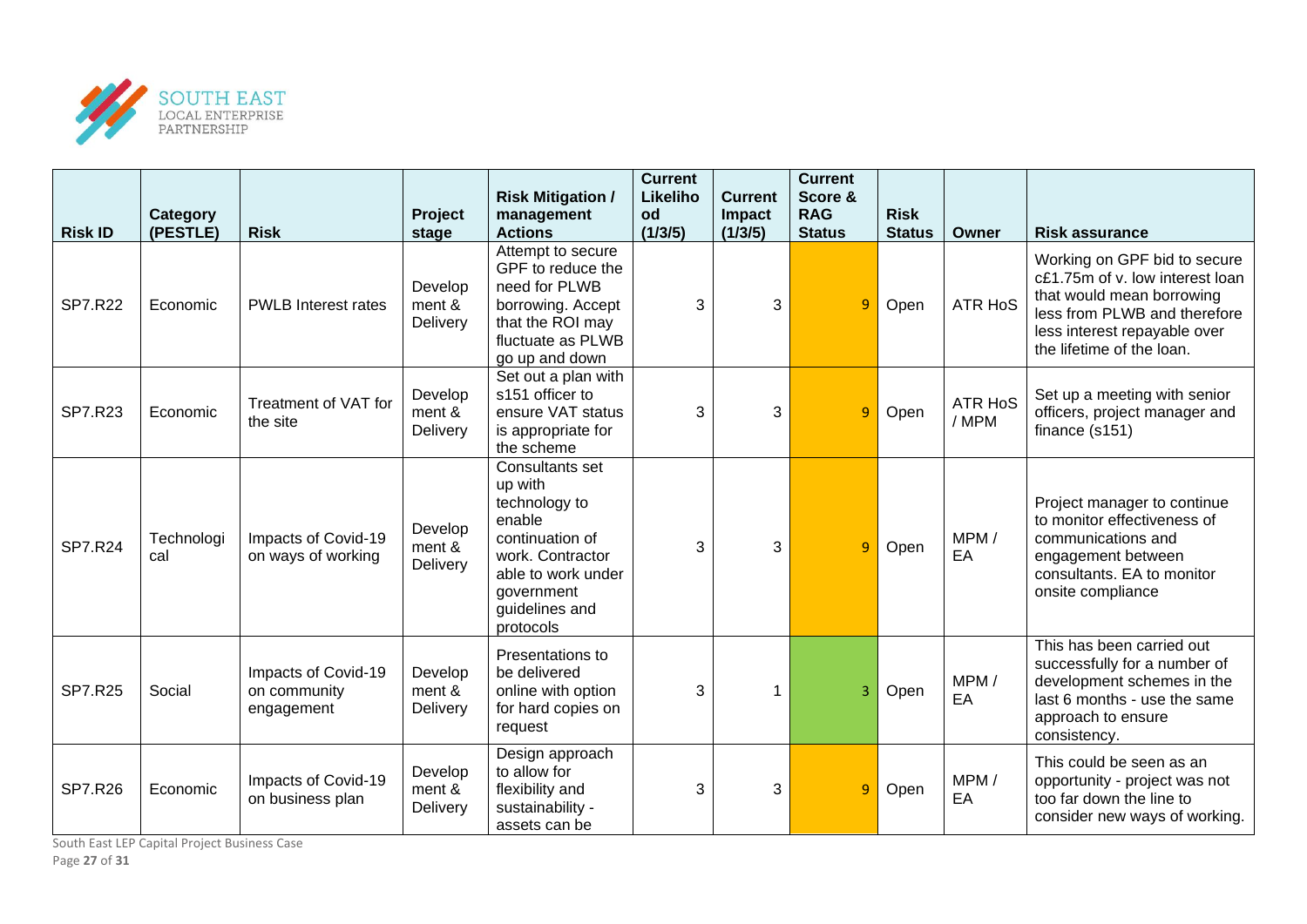

| <b>Risk ID</b> | Category<br>(PESTLE) | <b>Risk</b> | Project<br>stage | <b>Risk Mitigation /</b><br>management<br><b>Actions</b> | <b>Current</b><br>Likeliho<br><b>od</b><br>(1/3/5) | <b>Current</b><br>Impact<br>(1/3/5) | <b>Current</b><br>Score &<br><b>RAG</b><br><b>Status</b> | <b>Risk</b><br><b>Status</b> | Owner | <b>Risk assurance</b> |
|----------------|----------------------|-------------|------------------|----------------------------------------------------------|----------------------------------------------------|-------------------------------------|----------------------------------------------------------|------------------------------|-------|-----------------------|
|                |                      |             |                  | easily adapted for<br>future needs                       |                                                    |                                     |                                                          |                              |       |                       |

MPM: major projects manager

ATR HoS: Acquisitions, Transformation and Regeneration Head of Service

ESPH: East Sussex Procurement Hub

EA: Employers Agent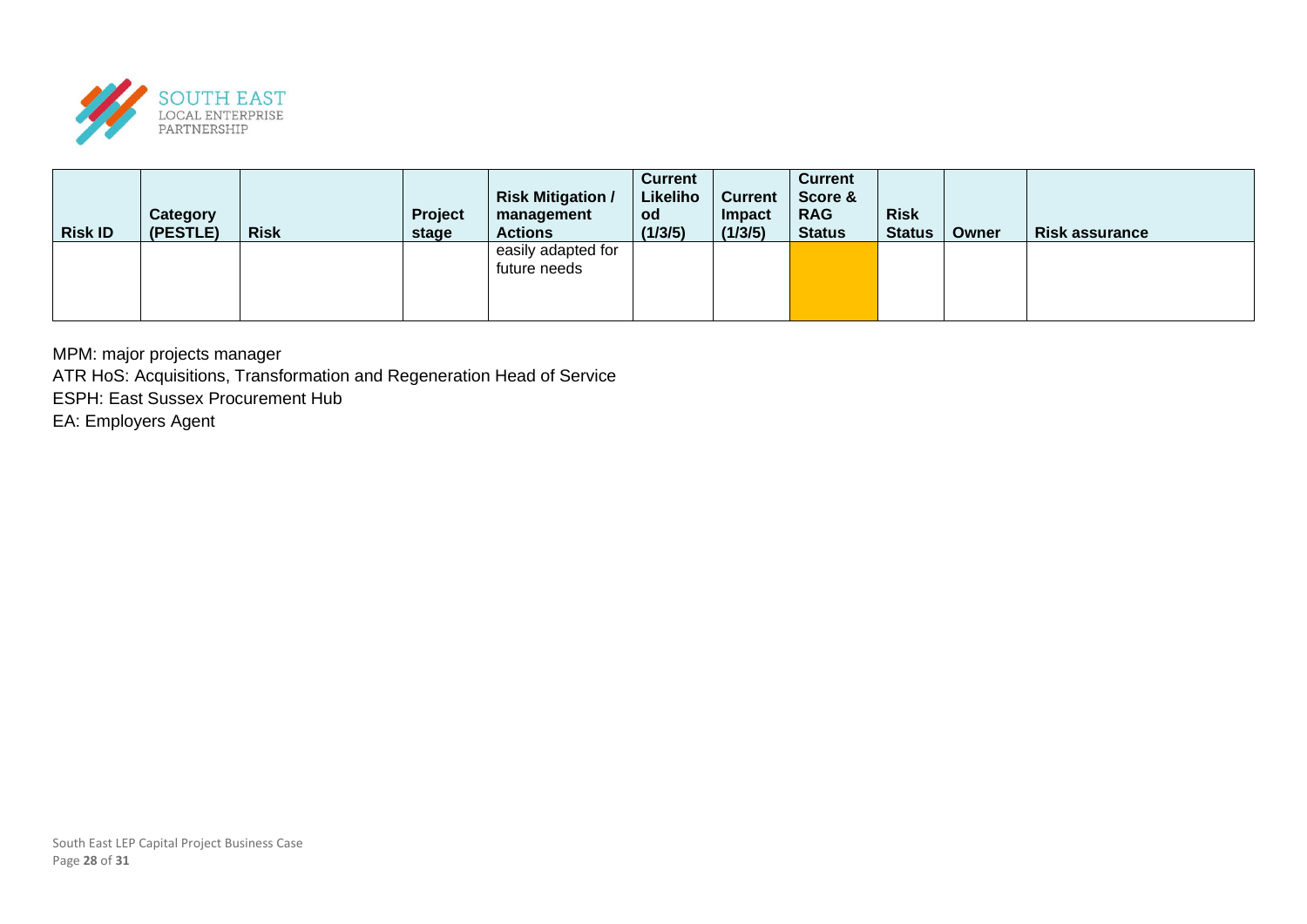

## **Appendix E – Monitoring and Evaluation Plan**

| Outcome/benefit to be<br>measured                    | <b>Expected outcome</b>                                                                               | Monitoring approach                                                                                                                                           | Benefit realisation timetable                                                                                 |
|------------------------------------------------------|-------------------------------------------------------------------------------------------------------|---------------------------------------------------------------------------------------------------------------------------------------------------------------|---------------------------------------------------------------------------------------------------------------|
| Delivery of new commercial<br>workspace              | 3,570 sqm NIA of new<br>commercial workspace                                                          | Delivery of workspace to be monitored through the<br>detailed design process, engaging relevant<br>businesses and tracking the planning application.          | Workspace to be delivered by Dec<br>2022.                                                                     |
| Construction jobs created                            | 30 construction jobs<br>throughout construction<br>period                                             | Delivery of jobs to be monitored through tender<br>submission resource plans and monthly on-site<br>monitoring.                                               | From site mobilisation Oct/Nov<br>2021 through to completion, Dec<br>2022.                                    |
| Operational job creation                             | 133 net operational FTE jobs                                                                          | Delivery of jobs to be monitored through lease<br>arrangements and engagement with occupants of new<br>workspace through tenancy surveys.                     | From occupation Mar $2023 - a$<br>gradual process to full occupancy<br>throughout 24 months (to Mar<br>2025). |
| Unlocking of residential units                       | Provision of workspace and a<br>GP surgery will unlock local<br>429 local residential<br>developments | Delivery of local residential units in West Bexhill to be<br>monitored through tracking of planning applications<br>and approvals, and new Local Plan policy. | From scheme occupation Mar 2023                                                                               |
| Direct net commercial Land<br><b>Value Uplift</b>    | £7.0m net LVU (direct)                                                                                | Valuations on completion/occupation.                                                                                                                          | From scheme occupation Mar 2023                                                                               |
| Indirect net residential Land<br><b>Value Uplift</b> | £38.5m net LVU (indirect)                                                                             | Valuations on completion/occupation.                                                                                                                          | From scheme occupation Mar 2023                                                                               |
| Social benefits                                      | Improved access to primary<br>healthcare                                                              | Surveys undertaken with the GPs and CCG, gaining<br>feedback on new ways of working and patient<br>satisfaction for the facilities.                           | From scheme occupation Mar 2023                                                                               |
| <b>Environmental benefits</b>                        | Good/excellent energy<br>efficiency of new facilities                                                 | Comparison of new facilities to other existing facilities<br>for energy consumption (per sqm to ensure like for<br>like).                                     | From scheme occupation Mar 2023                                                                               |
| Wellbeing benefits                                   | Improved working<br>environment & flexibility                                                         | Surveys to be carried out with tenants of all new<br>facilities on site                                                                                       | From scheme occupation Mar 2023                                                                               |

*The Monitoring and Evaluation Plan should include all outcomes stated in section 6 and should set out how the delivery of these outcomes will be measured. Updates on benefits realisation will be sought quarterly both during project delivery and post project completion.*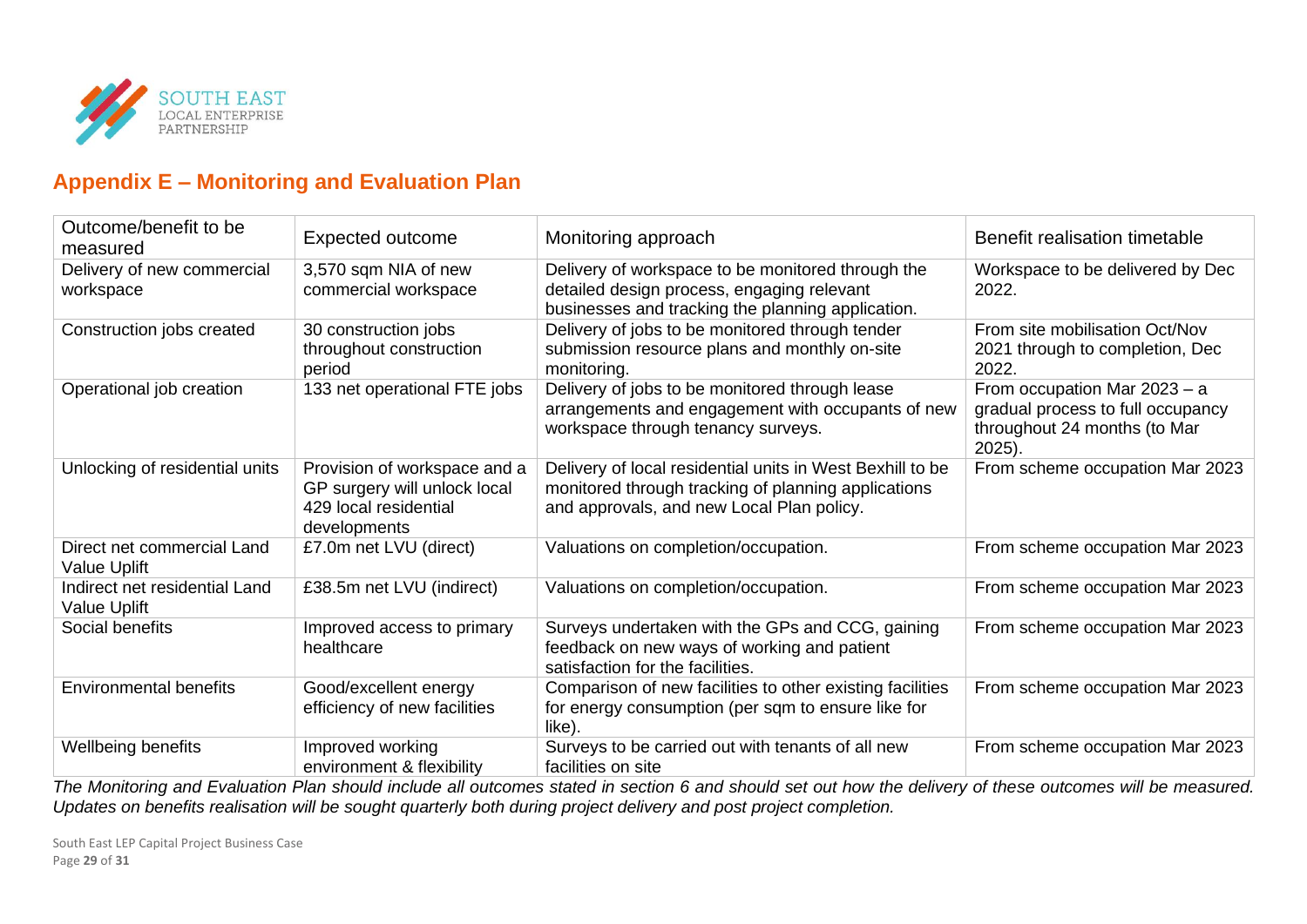

## **Appendix F – Example S151 Officer Letter to support Business Case submission – Growing Places Fund**

Dear Colleague,

In submitting this project Business Case, I confirm on behalf of *[Insert name of County or Unitary Authority]* that:

- The information presented in this Business Case is accurate and complete.
- The funding has been identified to deliver the project and project benefits, as specified within the Business Case. Where insufficient funding has been identified to deliver the project, this risk has been identified within the Business Case.
- The identified project expenditure represents capital spend. GPF cannot be used to cover revenue costs.
- The risk assessment included in the project Business Case identifies all substantial project risks known at the time of Business Case submission.
- The delivery body has considered the public sector equality duty and has had regard to the requirements under s.149 of the Equality Act 2010 throughout their decision-making process. This should include the development of an Equality Impact Assessment which will remain as a live document through the project's development and delivery stages.
- The delivery body has access to the skills, expertise and resource to support the delivery of the project.
- Adequate revenue budget has been or will be allocated to support the post scheme completion monitoring and benefit realisation reporting.
- The project will be delivered under the conditions of the Loan Agreement which will be agreed with the SELEP Accountable Body, including the repayment of the Growing Places Fund loan in accordance with an approved repayment schedule.
- The requested GPF investment does not contravene State Aid regulations.
- The appropriate checks have been undertaken and it has been confirmed that this funding application is from a creditable source which has the means to repay the loan.

I note that the Business Case will be made available on the SELEP website one month in advance of the funding decision being taken, subject to the removal of those parts of the Business Case which are commercially sensitive and confidential as agreed with the SELEP Accountable Body.

Yours Sincerely,

SRO (Director Level) Ben Hook……………………………………………

S151 Officer …………………………………………………………